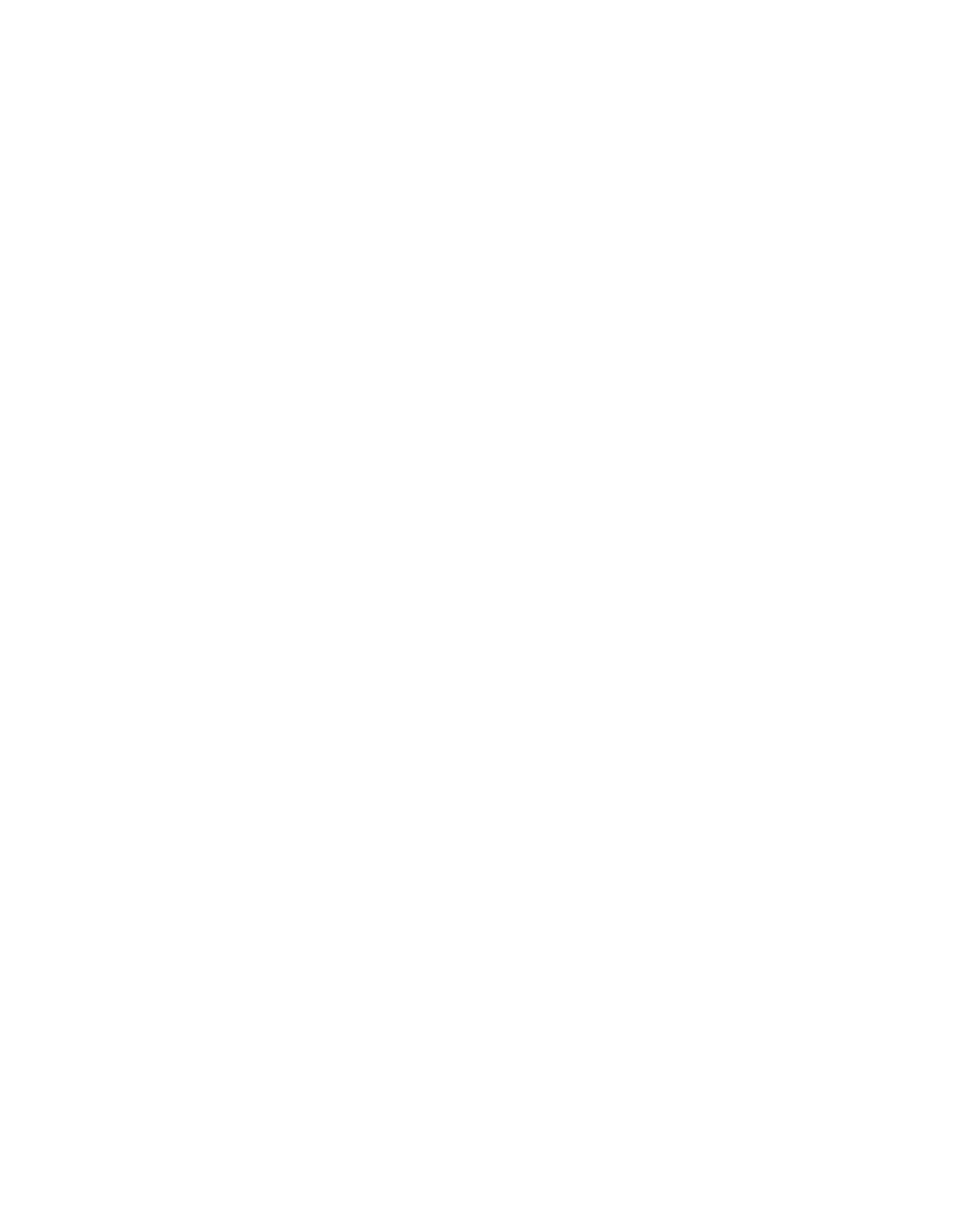## **Introduction**

Irregular migration into the European Union (EU) poses clear challenges for European governments. Few would question the urgent need for policies to address these challenges. However, the common EU policy in this area is primarily focussed on keeping migrants and asylum seekers out of and away from Europe. The rights of migrants and refugee protection are marginalized.

This briefing paper summarizes recent trends in the EU's approach. Through case studies of conditions in, and EU policies toward, Ukraine and Libya, it critiques current EU "externalization" practices. After noting some hopeful signs toward enhanced protection for asylum seekers and migrants, it concludes with recommendations to the EU and its member states.

## **I. Current EU Policy**

### *The "Internal Dimension"*

-

Within the borders of the EU the emphasis is on managing migration and securing the EU's borders with the rest of the world. This "internal dimension" of the EU's approach blurs immigration and asylum policies with cooperation among member states on counterterrorism, crime, and border security issues. It is unsurprising that it results in measures that are incompatible with the obligations of EU member states under the 1951 Refugee Convention<sup>1</sup> or the European Convention for the Protection of Human Rights (ECHR).<sup>2</sup> Efforts to develop common minimum standards for the treatment of asylum seekers have often undermined rather than enhanced protection.

A telling illustration of the direction EU policy is taking is the Asylum Procedures Directive. In September 2005, the European Parliament expressed "severe reservations" about the draft directive and called for over 100 amendments to the document. In a reaffirmation of the principle that an asylum seeker should have his

<sup>1</sup> Convention relating to the Status of Refugees, 189 U.N.T.S. 150, adopted July 28, 1951, entered into force April 22, 1954.

<sup>&</sup>lt;sup>2</sup> European Convention for the Protection of Human Rights and Fundamental Freedoms (European Convention on Human Rights, ECHR), European Treaty System No. 005, Rome, November 4, 1950.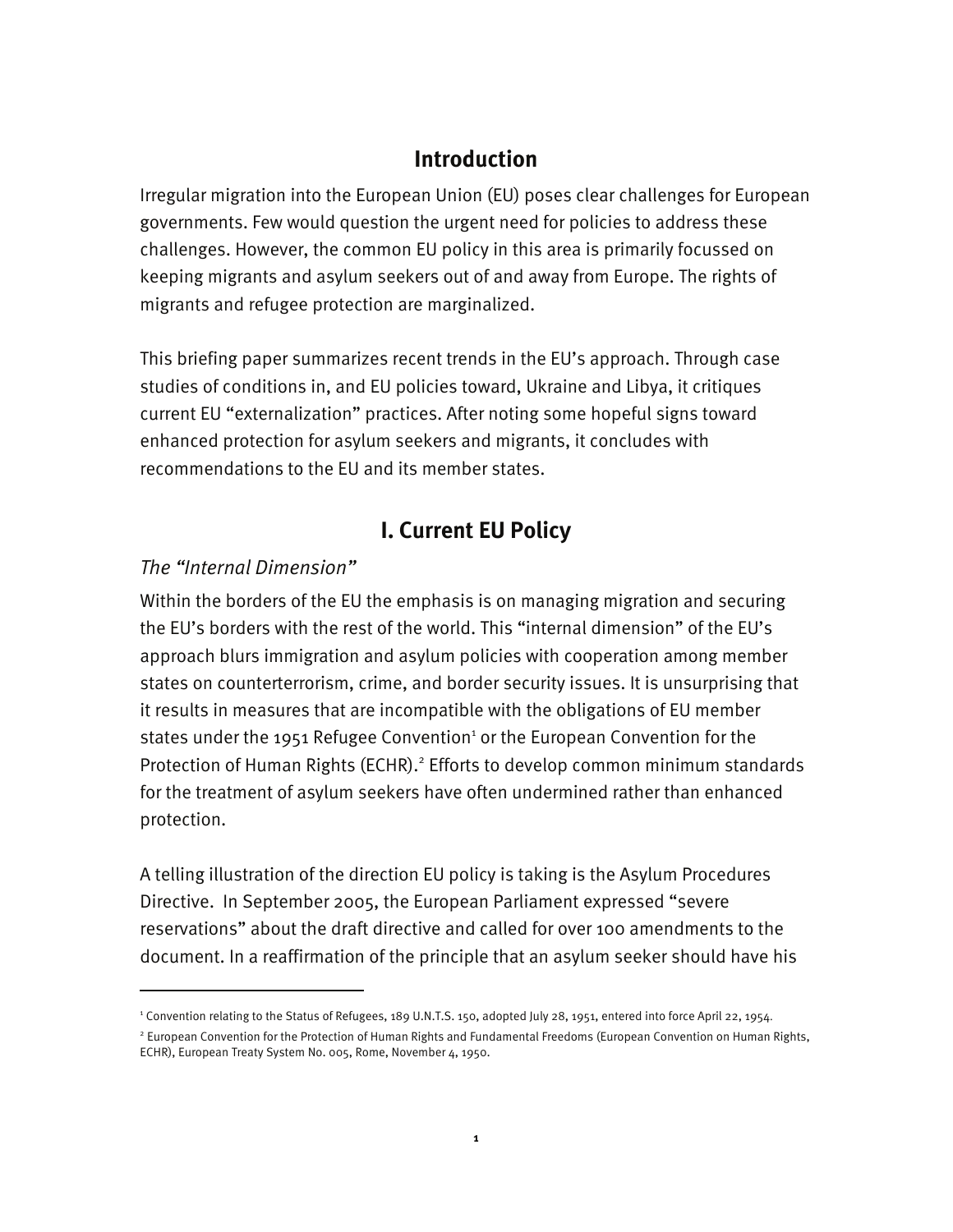or her claim individually assessed, the Parliament argued that any applicant should have the right to "rebut the presumption of safety" associated with the proposal for "safe third country" lists.<sup>3</sup> Human Rights Watch and others had called in March 2004 for withdrawal of the draft directive on grounds that the "most contentious provisions are all intended to deny asylum seekers access to asylum procedures and to facilitate their transfer to countries outside the EU."4

Yet the EU Justice and Home Affairs Council passed the Asylum Procedures Directive on December 1, 2005, without significantly responding to the reservations expressed about the draft by the Parliament or others. The United Nations High Commissioner for Refugees (UNHCR) stated the following day that the agency was "worried that the implementation of the directive may lead to breaches of international refugee law if no additional safeguards are introduced, and make it harder for refugees to have their asylum claims properly heard in Europe."

In addition to the Asylum Procedures Directive, individual member states such as Italy, Spain, the Netherlands, and the UK have introduced increasingly restrictive measures. These measures at the national level variously include increased use of immigration detention, falling recognition rates for refugees, the withdrawal of social benefits from asylum seekers, and the lack of effective opportunities to challenge detention and deportation, resulting in increased risk of refoulement (the return of persons in need of human rights or refugee protection to places where they are at risk of being persecuted, or subjected to torture and ill-treatment).5

<sup>&</sup>lt;sup>3</sup> The European Parliament's proposed amendments to the Asylum Procedures Directive were not binding on the Council. 4 Letter from Human Rights Watch and others to Antonio Vitorino, Member of the European Commission, "Call for withdrawal of

the Asylum Procedures Directive," March 22, 2004, http://hrw.org/english/docs/2004/03/22/eu-

letter032204.pdf#search=%22Vitorino%22..

<sup>&</sup>lt;sup>5</sup> See Human Rights Watch, *Spain, Discretion Without Bounds: The Arbitrary Application of Spanish Immigration Law,, vol. 14,* no. 6(D), July 2002, http://www.hrw.org/reports/2002/spain2/; Spain, The Other Face Of The Canary Islands: Rights Violations Against Migrants and Asylum Seekers, vol. 14, no. 1(D), February 2002, http://hrw.org/reports/2002/spain/; Nowhere To Turn: State Abuses of Unaccompanied Migrant Children by Spain and Morocco, vol. 14, no. 4(D), May 2002,

http://www.hrw.org/reports/2002/spain-morocco/; The Netherlands, Fleeting Refuge: The Triumph of Efficiency over Protection in Dutch Asylum Policy, vol. 14, no. 3(D), April 2003, http://www.hrw.org/reports/2003/netherlands0403/.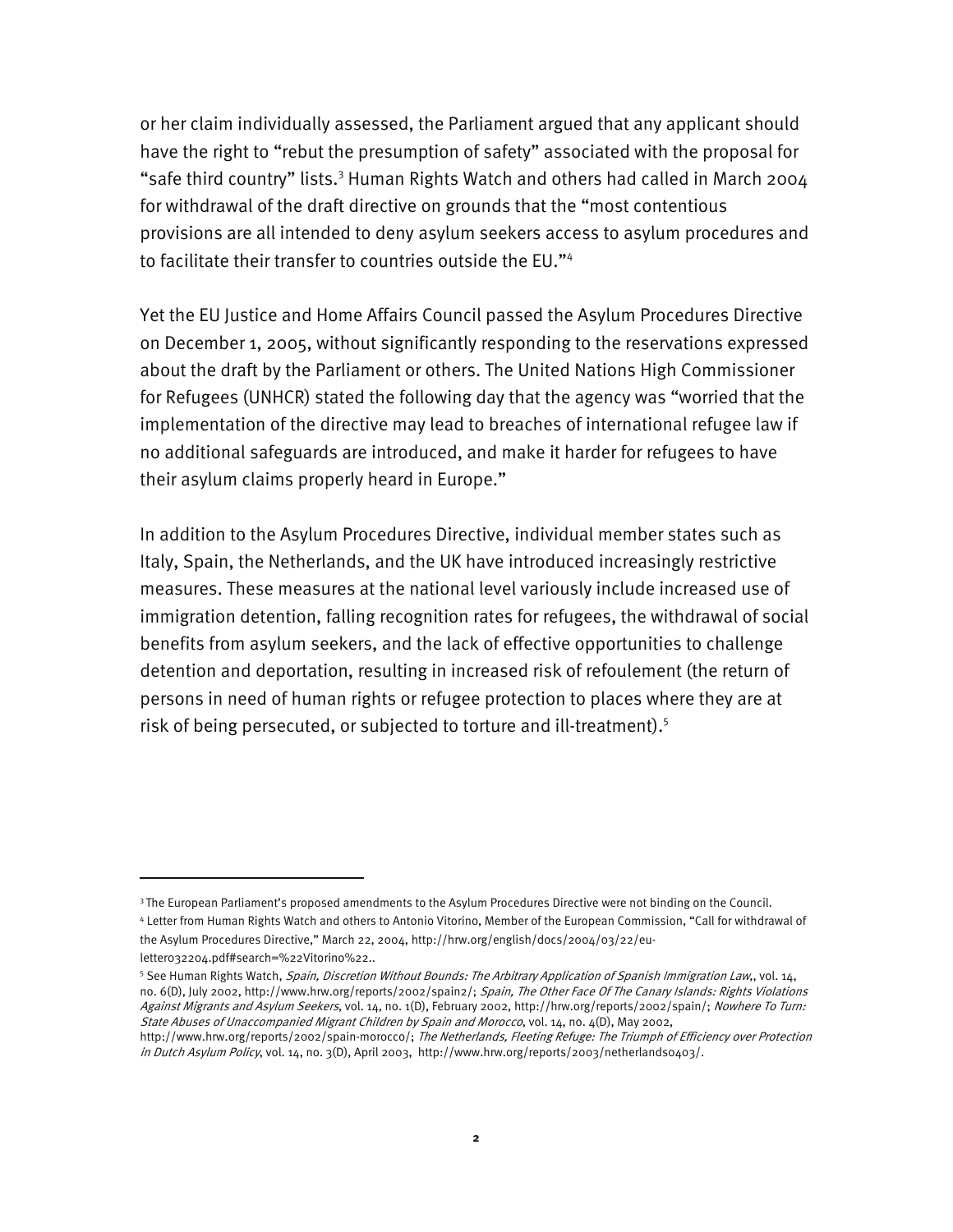#### *"Externalizing" migration and asylum policy*

A second dimension of EU policy seeks to "externalize" migration and asylum policy by focusing on regions of origin and transit countries as more appropriate places to host, detain, and process refugees, migrants, and asylum seekers. $^6$ 

Since the mid-1980s, policy makers in Europe have been intrigued by the idea of "externalizing" or "internationalizing" the hosting of asylum seekers and migrants attempting to reach, or already on, the territory of the EU. The external dimension of EU asylum and migration policy currently has a number of components, including:

- o refusal of entry to EU territory of persons coming from countries designated as "safe countries of origin" or transiting through countries deemed to be "safe third countries";
- o interdiction at sea of persons attempting to reach EU territory;
- o the conclusion of "readmission agreements" with countries outside the EU, by which the countries agree to accept the return from EU territory of migrants and asylum seekers who transited through the countries en route to the EU; and
- o support to border enforcement and detention capacity in transit countries that border the EU.

The external dimension emphasizes development as a mechanism for increasing the ability of regions of origin to secure their borders against irregular migration, but also to host refugees from the region—termed "capacity building"—and utilizes political and aid conditionality as a means of securing the cooperation of countries outside the EU.

Some elements, such as the proposal that common EU policy should include a refugee resettlement program to admit UNHCR-recognized refugees to the EU from their regions of origin, are relatively uncontroversial.<sup>7</sup>

<sup>6</sup> These dimensions are set out fully in the Hague Programme, a comprehensive EU plan addressing cooperation among EU states on a range of internal matters including migration, counterterrorism, criminal and judicial cooperation, and human rights. "The Hague Programme: Strengthening Freedom, Security And Justice In The European Union," Annex I to The Presidency Conclusions of the Brussels European Council (4/5 November 2004), Council of the European Union, Concl 3, 14292/04, Brussels, November 5, 2004, p. 21.

<sup>7</sup> Communication from the Commission to the Council and the European Parliament, "Towards more accessible, equitable and managed asylum systems," COM(2003) 315, Brussels, June 3, 2003."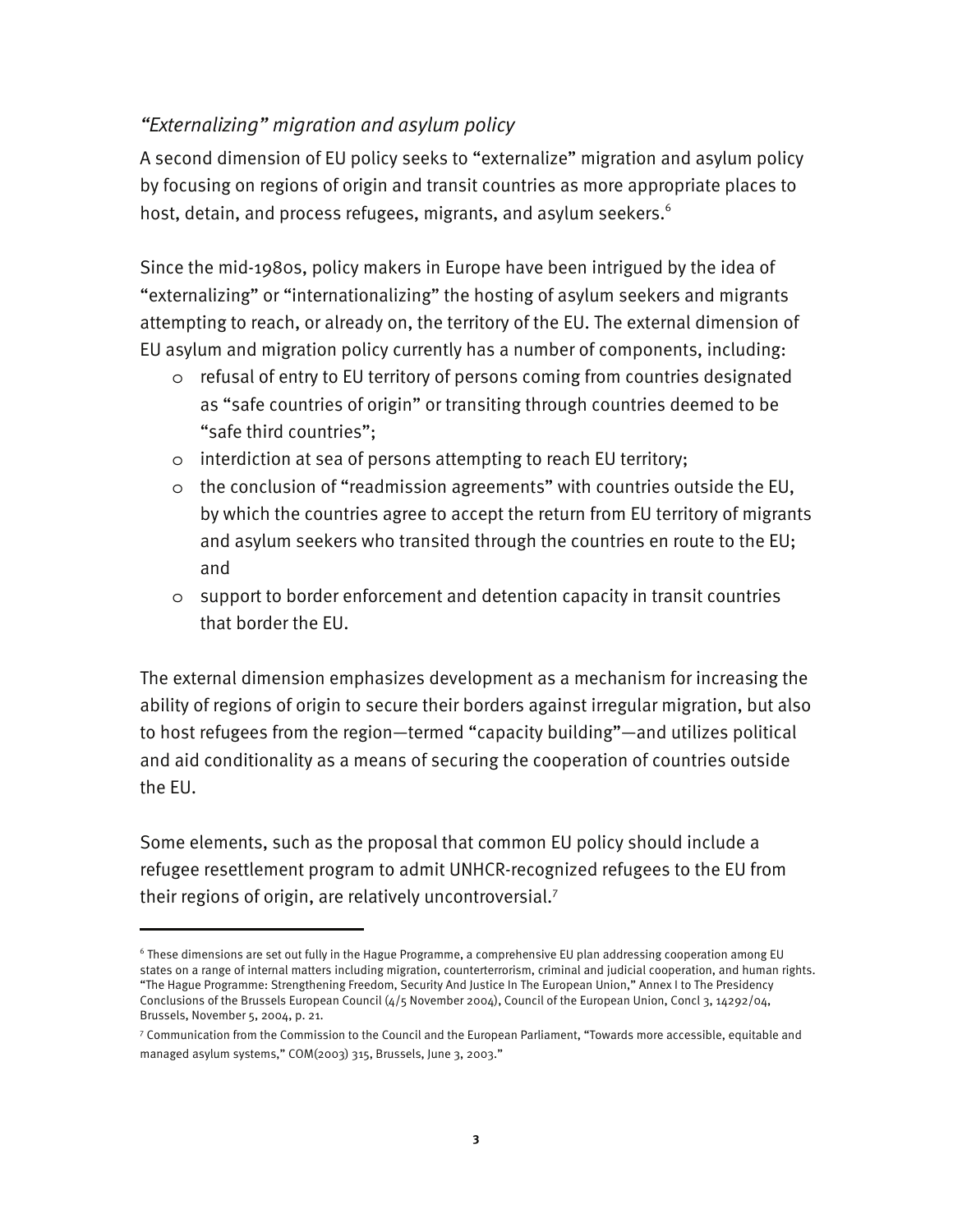Others are less clear cut. The Justice and Home Affairs Council in October 2005 hailed the EU's first step in "improving access to protection needs and durable solutions for those in need of international protection, as quickly and as close to their home as possible." The object of this praise was the European Commission's September communication on Regional Protection Programmes (RPPs).<sup>8</sup> In and of itself the RPP idea appears to have a number of positive elements; the RPPs' goals of strengthening the protection capacity and improving access to durable solutions in the target countries are laudable.

The RPPs concept raises concerns, however, that the EU will use the existence of such programs as a pretext to declare the target countries "safe third countries." The EU could then return asylum seekers and migrants who transited through these countries even though effective protection could not be guaranteed.

It is critical that the mere existence of RPPs is not used to justify the return of migrants and asylum seekers to countries like Ukraine in the absence of adequate capacity to process and host those groups, or to undermine the right to seek asylum in the European Union. UNHCR, in welcoming the RPP proposal, stressed the need for guarantees that RPPs would be complementary to existing asylum provisions in EU states.<sup>9</sup>

Scepticism regarding the RPP concept can be traced to its forebear, the Regional Protection Area, or RPA, concept, touted in a February 2003 UK Cabinet Office and Home Office policy paper, called "A New Vision for Refugees."<sup>10</sup> Under the New Vision proposal, RPAs were to be established both to achieve improved protection in regions close to the origin of refugee flows, but also to contain those flows by returning spontaneous arrivals from the EU to the RPAs and by establishing managed

<sup>&</sup>lt;sup>8</sup> Communication from the Commission to the Council and the European Parliament on Regional Protection Programmes (doc. 11989/05 ASILE 14 RELEX 438), September 1, 2005, and Draft Council Conclusions on the Communication from the Commission on regional protection programmes (doc 12593/05 ASILE 18 RELEX 471), September 26, 2005. See also European Commission website, dedicated page on Regional Protection Programmes, at http://europa.eu.int/scadplus/leg/en/lvb/l33222.htm. The communication stated that RPPs are to be piloted in the "Western New Independent States" (Ukraine, Moldova and Belarus) and Tanzania.

<sup>9</sup> UNHCR has welcomed the RPP proposal but emphasized "It is important that these measures do not prevent asylum seekers from entering the EU, and still provide full access for them," Stefania Bianchi, "EU Plans to keep asylum seekers at bay," IPS, September 29, 2005, http://www.ipsterraviva.net/Europe/article.aspx?id=2395 (accessed October 14, 2005).

<sup>&</sup>lt;sup>10</sup> Gregor Noll, "Visions of the Exceptional: Legal and Theoretical Issues Raised by Transit Processing Centres and Protection Zones," European Journal of Migration and Law 5: 303-341 (2003).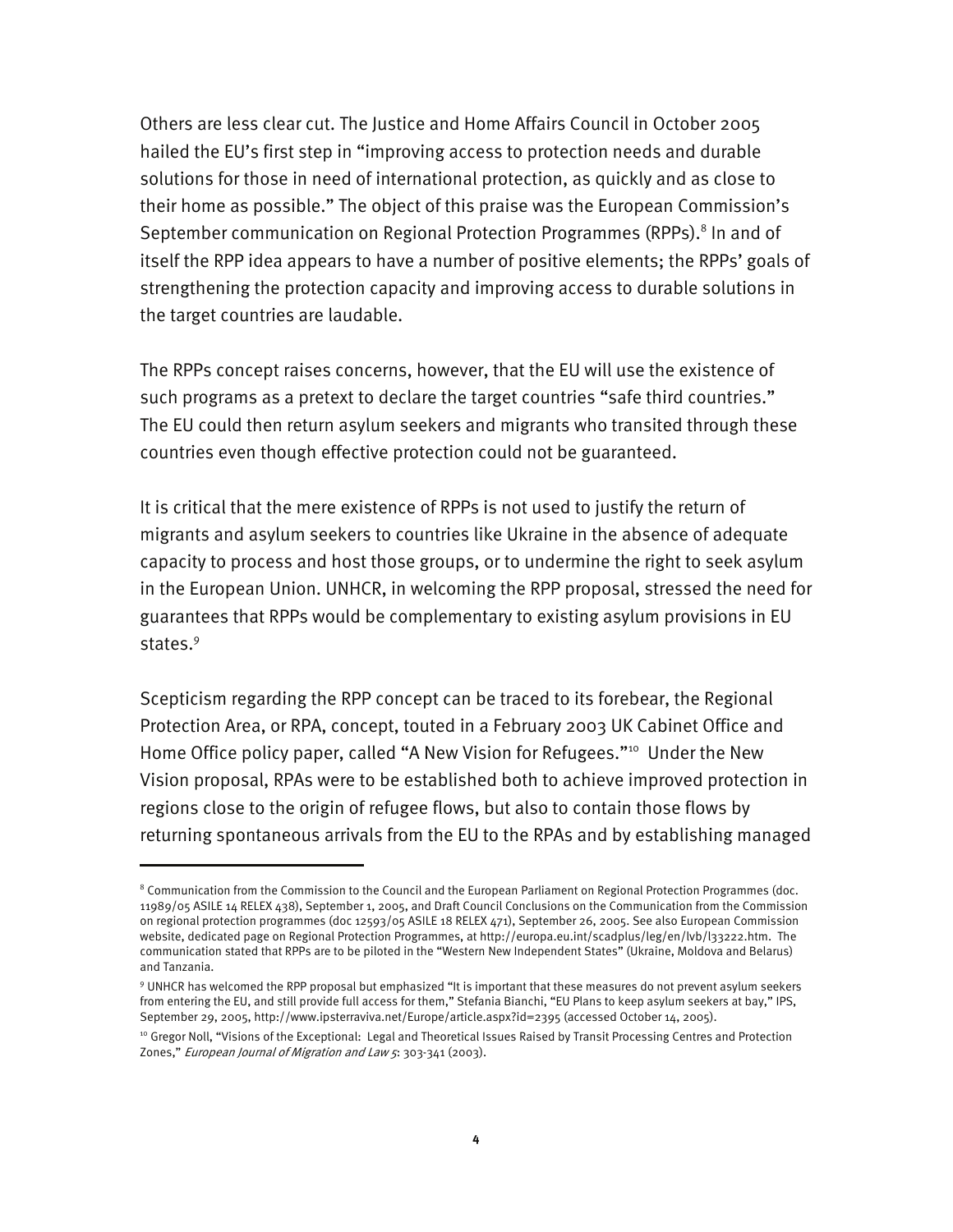refugee resettlement programs from the RPAs to the EU as an alternative to irregular movement by asylum seekers to the EU. Following vigorous protests from civil society and other member states, including Germany and France, the UK withdrew its proposal prior to the June 2003 European Council meeting in Thessaloniki. Nevertheless, it is not difficult to imagine individual states, or the EU as a whole, seeking to rely on the existence of a Regional Protection Programme to justify the establishment of a similar "protection area" in the future.

Human Rights Watch is also concerned about the implications of the EU's goal (as the Commission communication on RPPs states) of addressing asylum needs "as close to home as possible."11 As discussed below, countries that the EU is cultivating to offer "protection in the region" may not be up to the task, with the result that this aspect of the externalization of EU migration and asylum policy threatens to cut off access to meaningful international protection for many who require it. European Commission plans for "protection in the region" based on improved protection in current countries of transit appear also to be based partly on the proposition that, even before such improvements take place, "intercontinental movements are seldom necessary for protection reasons alone."<sup>12</sup> Human Rights Watch research—in Libya and Ukraine (the two case studies in this paper), and elsewhere—suggests this assumption is false.

The EU has begun to implement elements of almost all of the externalization measures listed above. Meanwhile some individual EU states have already stepped well beyond common EU policy in some of the areas listed. At least two EU states, Italy and Spain, have engaged in exclusionary practices that conflict with international law. These and other EU states have also implemented returns with scant regard for whether the receiving countries could offer effective protection.

By bilateral arrangement with Libya, Italy in late 2004 and again in 2005 expelled without a proper assessment of their asylum claims or access to fair asylum

-

<sup>11</sup> Council conclusions on regional protection programmes, adopted October 12, 2005, Bulletin EU 10-2005, Area of freedom, security and justice (9/24), http://europa.eu/bulletin/en/200510/p104009.htm (accessed August 8, 2006).

<sup>&</sup>lt;sup>12</sup> "Draft resolution on manifestly unfounded applications for asylum," Ad Hoc Group Migration for the UK Presidency of the Council of the European Communities, Brussels, July 1, 1992, cited in Edward Mortimer, "Behind closed doors – Governments are conspiring to restrict the right to political asylum in the EC," Financial Times (London), October 28, 1992.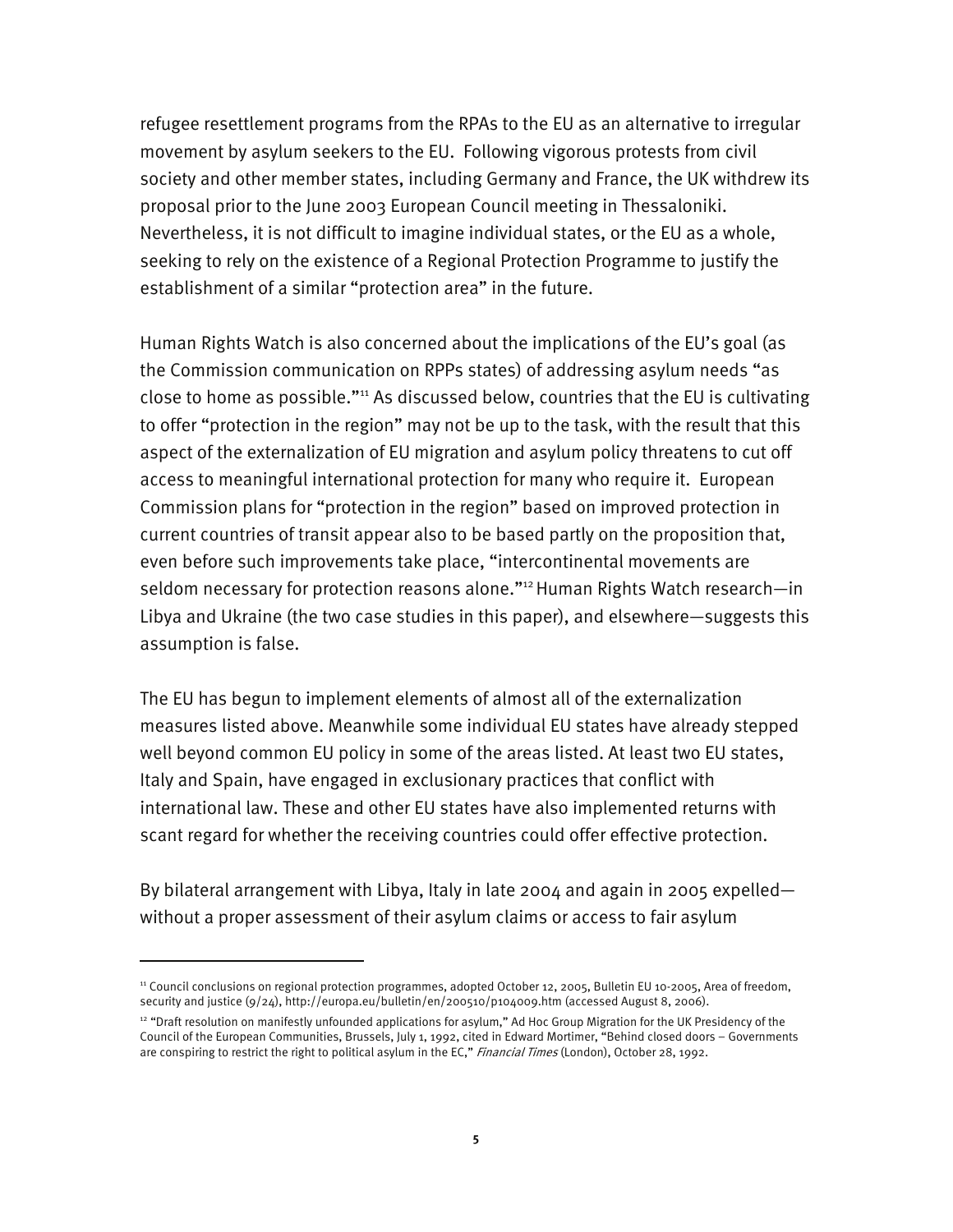procedures—people who arrived from North Africa and were being held on the Italian island of Lampedusa under Italy's mandatory detention policy for undocumented migrants and asylum seekers. (The Italian government elected in April 2006 said in May that it will not expel individuals to countries that have not signed the Refugee Convention, including Libya.)

In early October 2005, faced with mass attempts by undocumented migrants to force entry into Spain's North African enclaves of Ceuta and Melilla, the Spanish government expelled back to Morocco at least seventy-three people who had reached the enclaves, including several who had sought to claim asylum. The expulsions were reportedly carried out without an individual assessment that would have enabled presentation of asylum claims. Eleven migrants were killed and scores wounded in and around the enclaves during the crisis. There were reports of excessive use of force by Spanish and Moroccan border guards in and around the enclaves, and allegations that some migrants were abandoned in the desert by the Moroccan authorities.<sup>13</sup>

The European Commission dispatched a fact-finding mission to Spain and Morocco in the wake of the crisis, but its mandate was limited to assessing the scale of "illegal migration" from Africa via Morocco to the EU, immigration channels from Morocco to the EU, and ideas from Moroccan and Spanish authorities about "measures to intensify cooperation between the EU and Morocco in preventing and combating illegal migration." As the Commission's report on its investigation states: "The technical mission did not seek to investigate the recent tragic incidents in Ceuta and Melilla nor did it aim to assess the ways that border management is carried out by Morocco or Spain."<sup>14</sup> While a focus on irregular migration is perfectly legitimate, it must be coupled by consideration of the human rights dimension of migration.

<sup>&</sup>lt;sup>13</sup> For further details see "Spain: Deportations to Morocco Put Migrants at Risk - Violence against Migrants in Ceuta and Melilla Requires Independent Investigation," Human Rights Watch news release,

http://hrw.org/english/docs/2005/10/13/spain11866.htm.

<sup>14</sup> European Commission, "Visit to Ceuta and Melilla – Mission Report Technical mission to Morocco on illegal immigration, 7th October– 11th October 2005," October 19, 2006,

http://europa.eu.int/rapid/pressReleasesAction.do?reference=MEMO/05/380&format=HTML&aged=0&language=EN&guiLan guage=en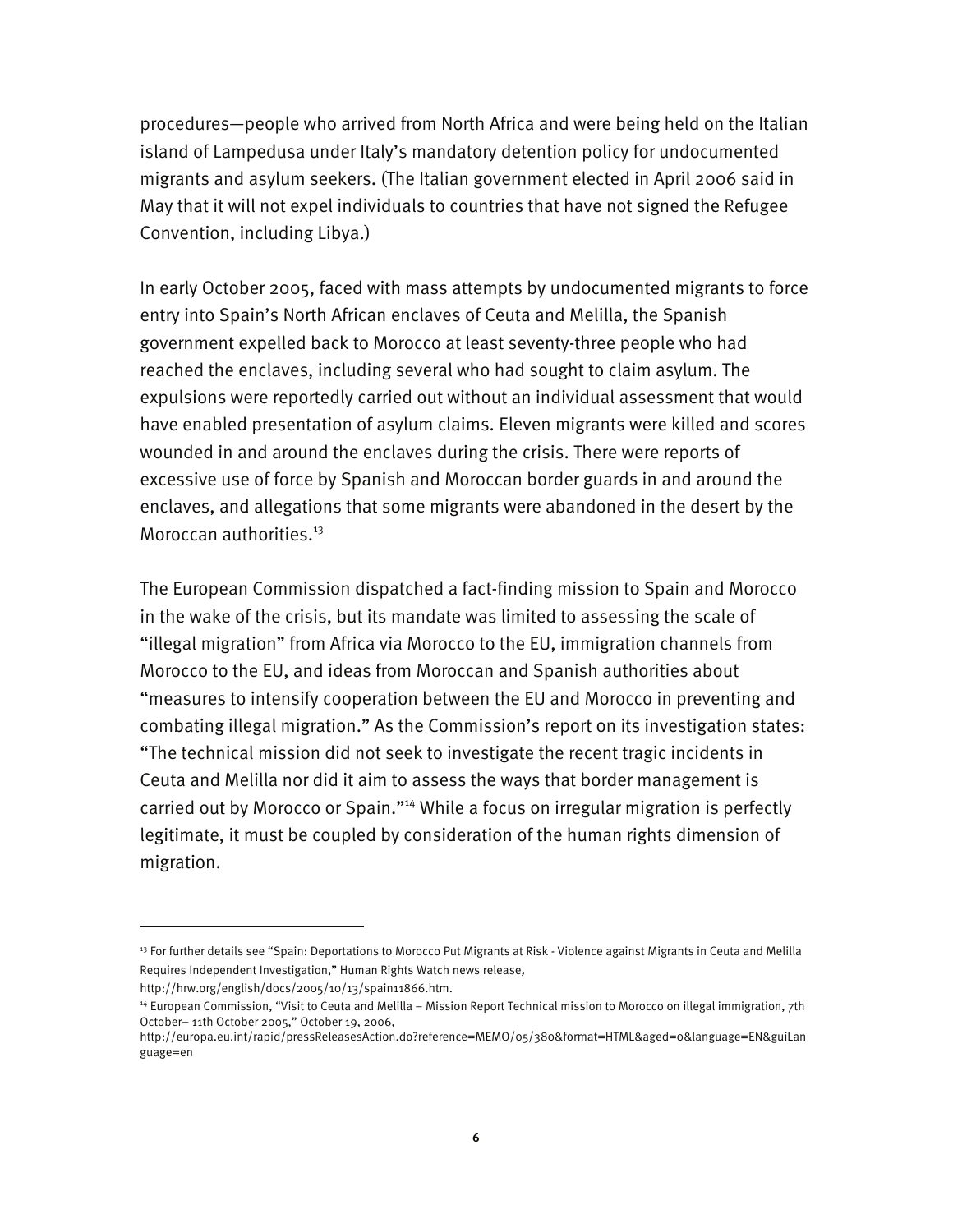## **II. EU Externalization in Practice**

## A. Current lack of protection in states bordering the EU

Among the specific flaws in the "externalization" agenda is the EU's choice of countries to target as partners for cooperation and assistance in "migration management."

Countries neighboring the EU in the east or in the south across the Mediterranean are experiencing increasing numbers of migrants and asylum seekers in transit trying to reach EU territory.<sup>15</sup> The EU is pursuing partnerships with countries that have yet to implement systems for handling migrants and asylum seekers that provide necessary protections. Although they are not "safe countries," it is expedient for the EU to characterize them as such. More and more migrants and failed asylum seekers are returned to these countries under "readmission agreements."

Consequently, many of the EU's neighbors carry a heavy responsibility (in logistical, technical, and financial terms) for the identification, apprehension, detention, and eventual return of migrants, as well as responsibility for identifying asylum seekers and providing them with a full and fair asylum determination procedure.

## *The case of Ukraine*

I

Ukraine demonstrates the difficulties for newly independent or less developed states on the borders of the European Union seeking to balance what is essentially an agenda to prevent irregular migration to the EU with the need to respect the rights of the migrants, refugees, and asylum seekers on its territory.

Ukraine falls substantially short of its international obligations toward migrants and refugees. Notwithstanding recent legislative improvements and a proposal to

<sup>15</sup> In 2004, 900,000 irregular immigrants were refused entry to the EU, 380,000 were arrested in "unlawful" situations and 200,000 were expelled, according to Justice, Freedom and Security Commissioner Franco Frattini. Inauguration speech of the Frontex Agency, 2nd meeting of the Management Board of the European Agency for the Management of Operational Cooperation at the External Borders of the Member States, SPEECH/05/401, Warsaw, June 30, 2005,

http://europa.eu.int/rapid/pressReleasesAction.do?reference=SPEECH/05/401&format=HTML&aged=0&language=EN&guiLan guage=en (accessed July 7, 2005).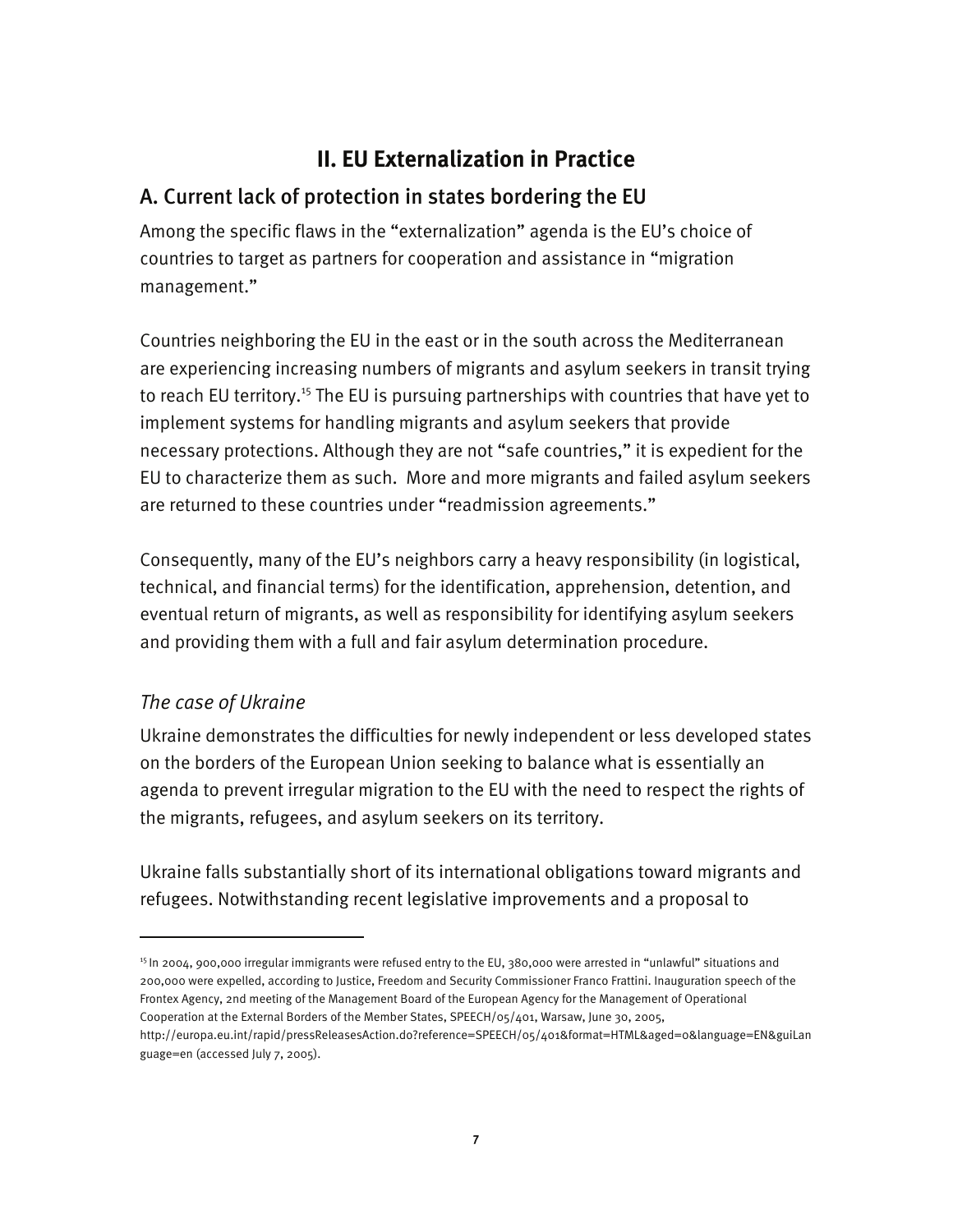develop a new state migration service under the ministry of interior, it has an inadequate system for dealing with asylum seekers, migrants, and refugees. Repeated institutional restructuring has led to periods of complete suspension of asylum procedures, and very strict application deadlines are difficult for many asylum seekers to meet. Problematic institutional policies, such as profiling particular national groups who are automatically refused the possibility to make an asylum claim, further undermine the system. Migrants and asylum seekers at the country's western border with the EU face a significant risk of detention, and once in detention, border guards sometimes refuse to forward applications for asylum in Ukraine from detainees to regional migration services. There is ineffective protection against refoulement both for persons sent back from Poland, Hungary, and Slovakia after attempting to gain access to the EU, and for other asylum seekers in detention in the interior.<sup>16</sup>

Effective protection in Ukraine is limited by a series of factors: lack of prior experience in managing migratory flows, a judicial tradition in which administrative law is not thoroughly developed or functional, institutional structures that are lagging behind, limited resources for social support and integration due to a strained economy, no tradition of asylum, and the lack of a human rights culture.

Migrants and asylum seekers in Ukraine are routinely subjected to substandard conditions of detention, physical abuse, and verbal harassment. Severe overcrowding was a serious problem in most of the detention facilities visited by Human Rights Watch when researching our report about Ukraine, On the Margins, in early 2005.<sup>17</sup> Many detainees were deprived of appropriate bedding and clothing, and access to exercise, fresh air, natural light, adequate food, and medical services. Those in detention lacked basic procedural rights, including access to counsel, doctors, and interpreters, the right to challenge effectively the lawfulness of their detention, and the opportunity to communicate with family, friends, and the outside world. Many migrants and asylum seekers we interviewed were not informed of the

<sup>&</sup>lt;sup>16</sup> In February 2006, for example, ten Uzbek asylum seekers were returned from Ukraine to Uzbekistan before their protection needs could be determined. See Human Rights Watch, "Ukraine: Uzbek Asylum Seekers Sent Back to Face Abuse HRW Letter to President Yushchenko," February 22, 2006, http://hrw.org/english/docs/2006/02/22/ukrain12737.htm.

<sup>&</sup>lt;sup>17</sup> Human Rights Watch, *Ukraine - On the Margins: Rights Violations against Migrants and Asylum Seekers at the New Eastern* Border of the European Union, vol. 17, no. 8(D), November 2005, http://hrw.org/english/docs/2005/11/30/ukrain12097.htm.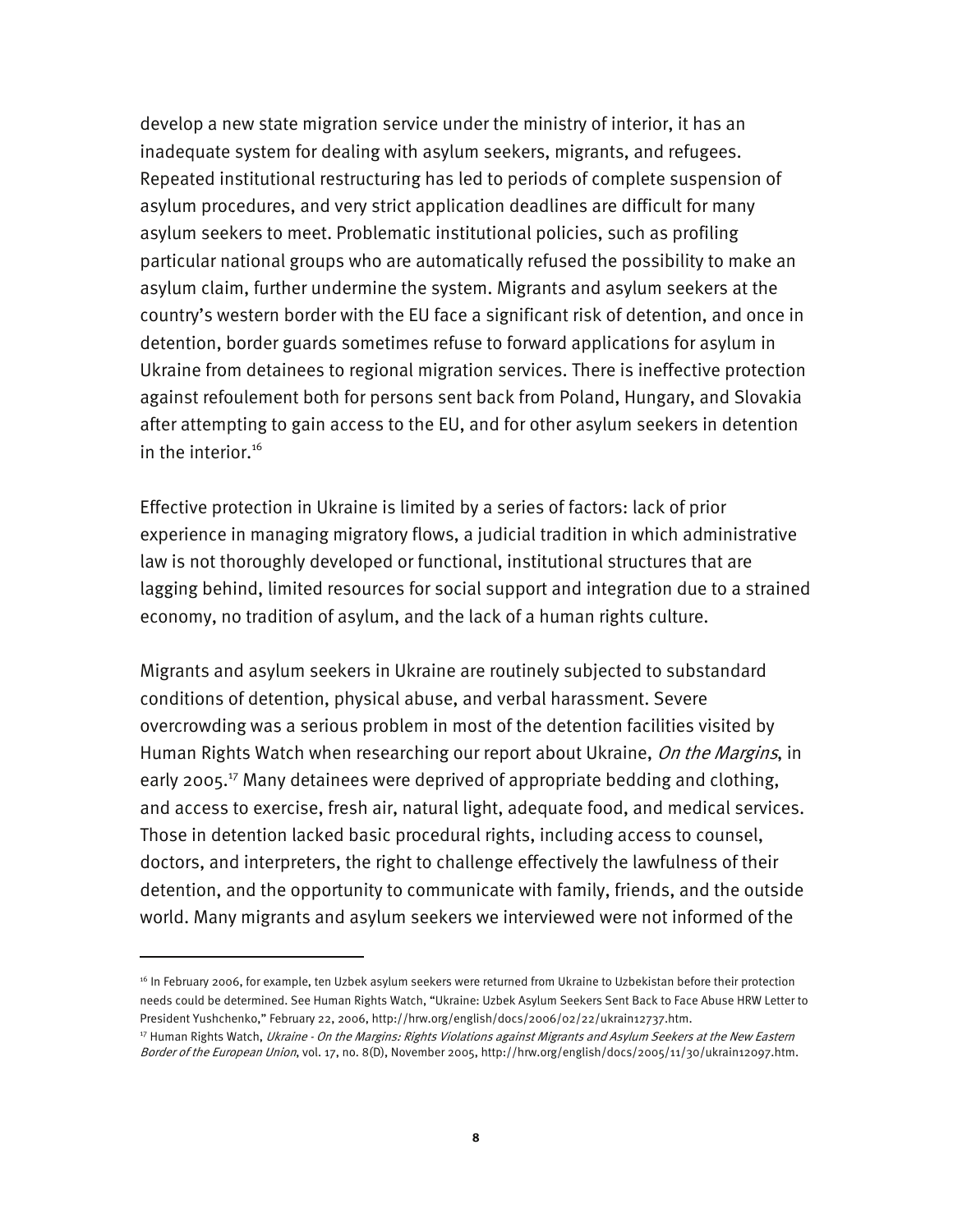reasons for their detention nor told how long they were likely to remain in detention. Although Ukrainian law provides a limit on the length of immigration detention, those time limits had expired in many of the cases we researched.

The long periods of detention, combined with severely substandard conditions and lack of procedural guarantees, raise serious concerns that detention conditions in Ukraine for migrants amount to cruel, inhuman, or degrading treatment in violation of the European Convention on Human Rights.

In September 2006, a delegation from Human Rights Watch returned to Ukraine to determine what progress had been made with respect to rights protections for migrants and asylum seekers. Representatives from nongovernmental and intergovernmental organizations indicated that the conditions of detention and the problem of refoulement remain serious concerns. Ukraine thus cannot be considered a "safe third country" for the purpose of returns. In light of this, Human Rights Watch and other actors have advocated for a "transition" clause to be inserted into the EU-Ukraine readmission agreement, currently under negotiation and slated for adoption by the end of 2006. A transition or suspension clause would delay any returns of third country nationals from the EU to Ukraine until Ukraine can provide effective protection and guarantee the human rights of asylum seekers and migrants on its territory (see section below on readmission agreements).

### *The case of Libya*

-

There are many parallels between conditions in Ukraine and Libya, but the latter presents some issues of specific concern. Pressure from the European Union that Libya should stem the flow of migrants transiting its territory has contributed to an all-out retreat from Libya's previous open door policy for foreigners. The Libyan government has toughened its border controls and in recent years has implemented a plan to arrest and forcibly return tens of thousands of migrants, refugees, and asylum seekers. In researching our recent report on Libya, *Stemming the Flow*,<sup>18</sup> we found that the plan has led to arbitrary arrests, physical abuse, lengthy and arbitrary

<sup>&</sup>lt;sup>18</sup> Human Rights Watch, *Libya – Stemming the Flow: Abuses against Migrants, Asylum Seekers and Refugees, vol.. 18, no. 5(E),* September 2006, http://hrw.org/reports/2006/libya0906/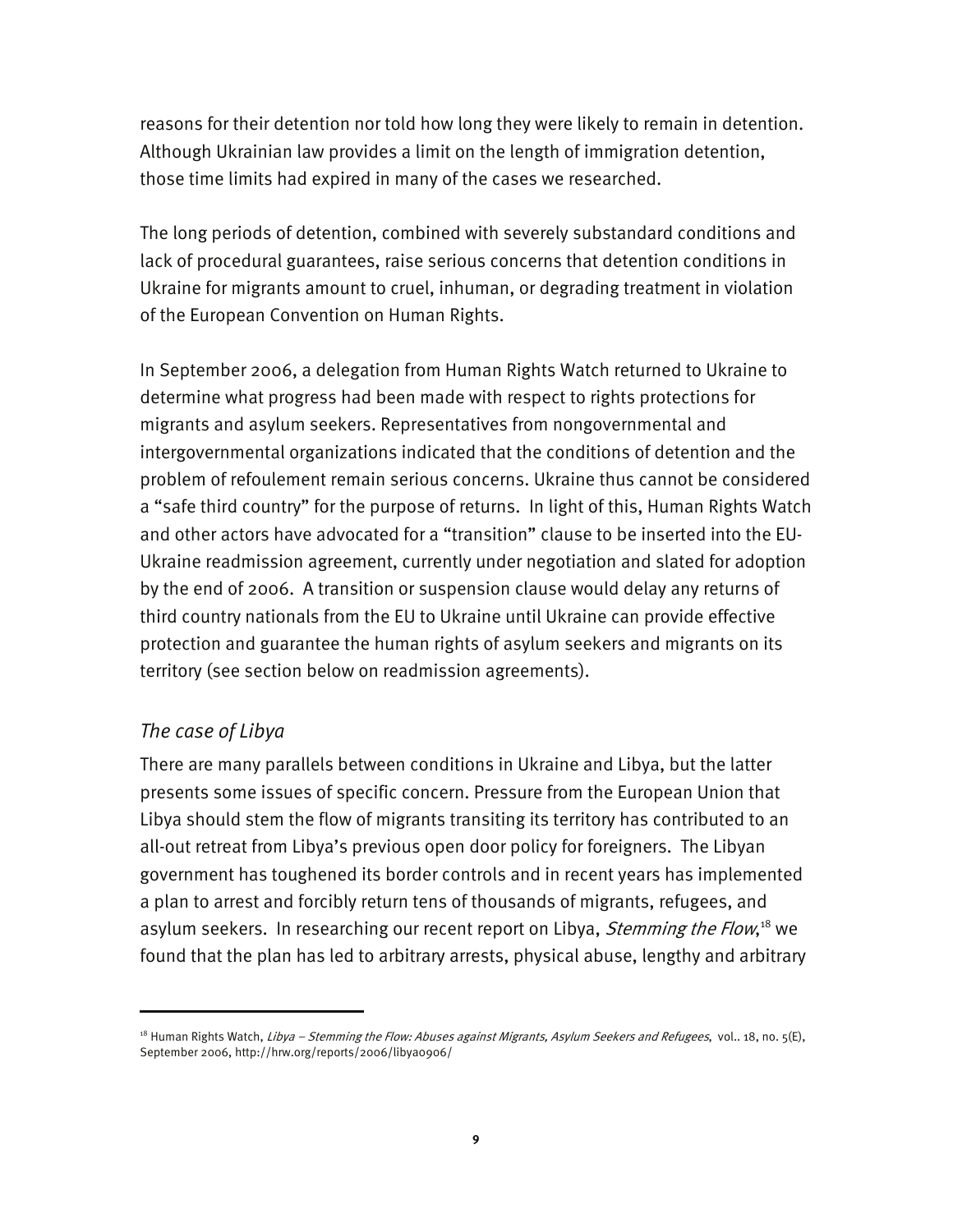detention in poor conditions, and forced deportations without the opportunity to seek asylum, all of which violate Libyan and international law.

Libyan security officials typically arrest migrants, refugees and asylum seekers at or near the borders—entering or departing the country—or during urban sweeps. In both cases, migrants, refugees, and asylum seekers reported physical abuse by Libyan police and prison guards, sometimes allegedly resulting in deaths. They complained of overcrowding in detention facilities, poor sanitation and food, not knowing the reasons for their detention, and not having access to a lawyer or legal review. Some individuals who transited through Libya told Human Rights Watch that they witnessed Libyan security officers sexually abuse women in detention. In many cases, migrants, refugees, and asylum seekers reported that the police or guards let them go after they paid a bribe. Corruption in the form of collusion between authorities and people-smugglers was also alleged by some of the migrants interviewed by Human Rights Watch.

Our report on Libya also examines abuses during the deportation process, concluding that while the majority of people Libya has sent home in recent years were economic migrants, some were refugees who faced the risk of persecution. Libya has given foreigners in the deportation process no opportunity to seek international protection—Libya has no asylum law or procedure, has not signed the 1951 UN Convention relating to the Status of Refugees (although it has signed the OAU Convention Governing the Specific Aspects of Refugee Problems in Africa), and refuses to sign a formal agreement with UNHCR. Officials told Human Rights Watch that the introduction of an asylum law was being contemplated, but as of October 2006 no draft had been made public. Some government officials said that such a law was not necessary because all foreigners in Libya were economic migrants, but other officials were more candid, telling Human Rights Watch that introducing an asylum law would encourage foreigners to "come like locusts."

Consistent with its reasoning that there are no asylum seekers in Libya, the Libyan government claims it is only returning unauthorized economic migrants, so they face no risk of torture. The Libyan government maintains it is incurring great expense to do such migrants a favor by preventing them from embarking on the dangerous sea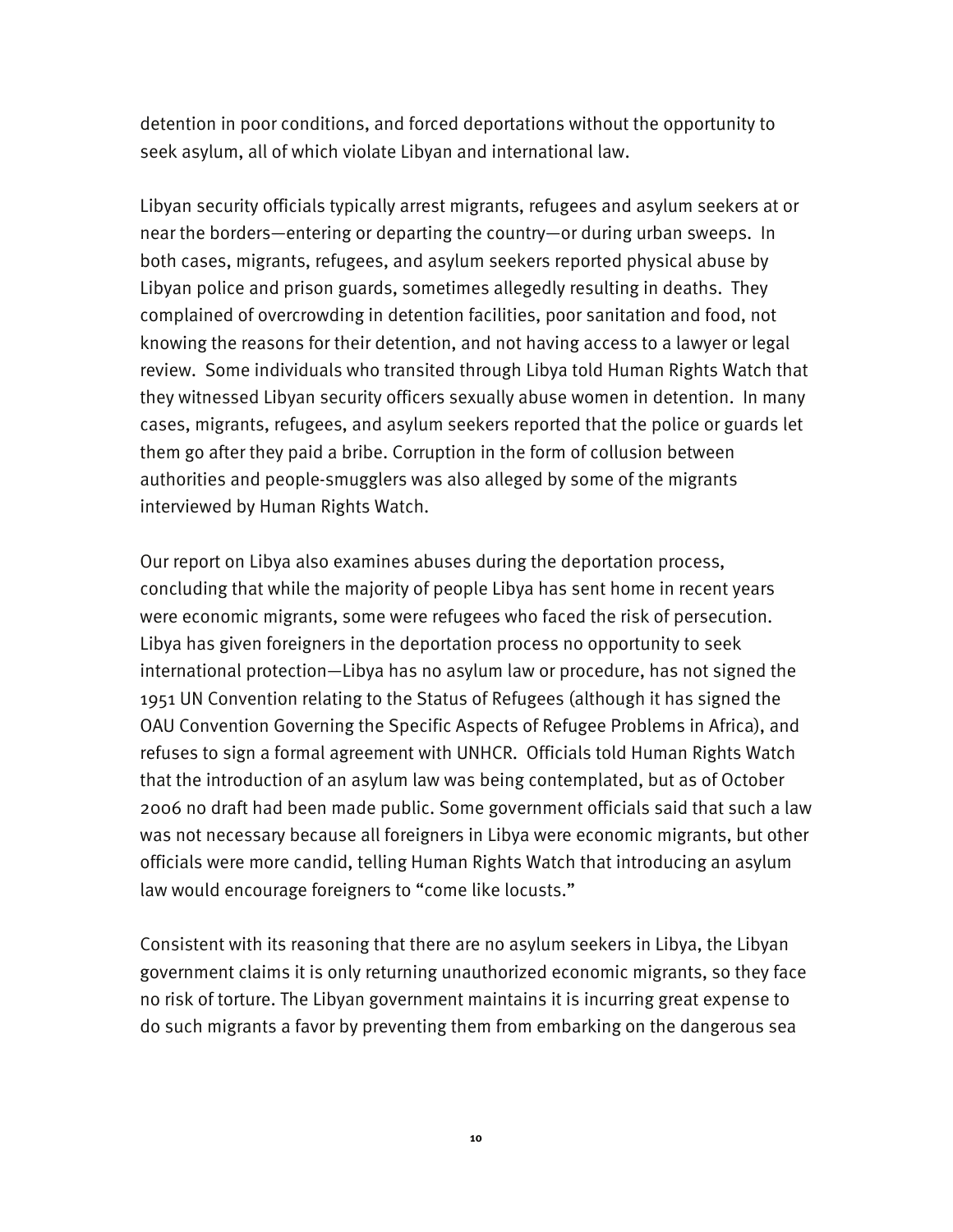route to Italy, on which hundreds of people die every year in overcrowded boats.<sup>19</sup> However, according to some reports, deportees were sometimes left stranded and died along the way during deportations by the Libyan government back to their countries of origin. On April 14, 2005, the European Parliament passed a resolution that called on the Italian government to cease the collective expulsions of migrants and refugees to Libya due to that country's "recent massive repatriations of foreigners in conditions guaranteeing neither their dignity nor their survival." The resolution cited "Libyan sources" as reporting "106 alleged deaths resulting from these expulsions."

The Libyan and Eritrean governments apparently have an agreement for the return of Eritrean nationals, which puts Eritrean refugees in Libya at particular risk. Since 2002, Libya has deported hundreds of Eritreans, and some of them have faced serious abuse upon their return. A well publicized mass deportation took place on July 21, 2004, when Libya forcibly returned 109 Eritrean nationals on an Italianfunded Air Libia Tibesti chartered flight. According to human rights groups, the Eritrean government detained the deportees upon arrival and held them incommunicado in a secret prison. On August 27, 2004, the Libyan government attempted to forcibly return another group of seventy-five Eritreans, among them six children. Afraid of returning home, some of the Eritreans hijacked the plane and forced the pilot to land in Sudan, where sixty passengers sought asylum and were recognized as refugees by UNHCR.

#### B. Impact of EU migration policy toward neighboring states

I

In pursuit of good relations with the EU, neighboring states may not only seek to comply with EU "external" policy initiatives on migration and asylum, but also to emulate the worst of EU internal approaches to these issues, particularly with regard to detention and expulsion.

<sup>19</sup> Libyan officials told Human Rights Watch that between August 2004 and February 2005 the government spent \$16 million on returns.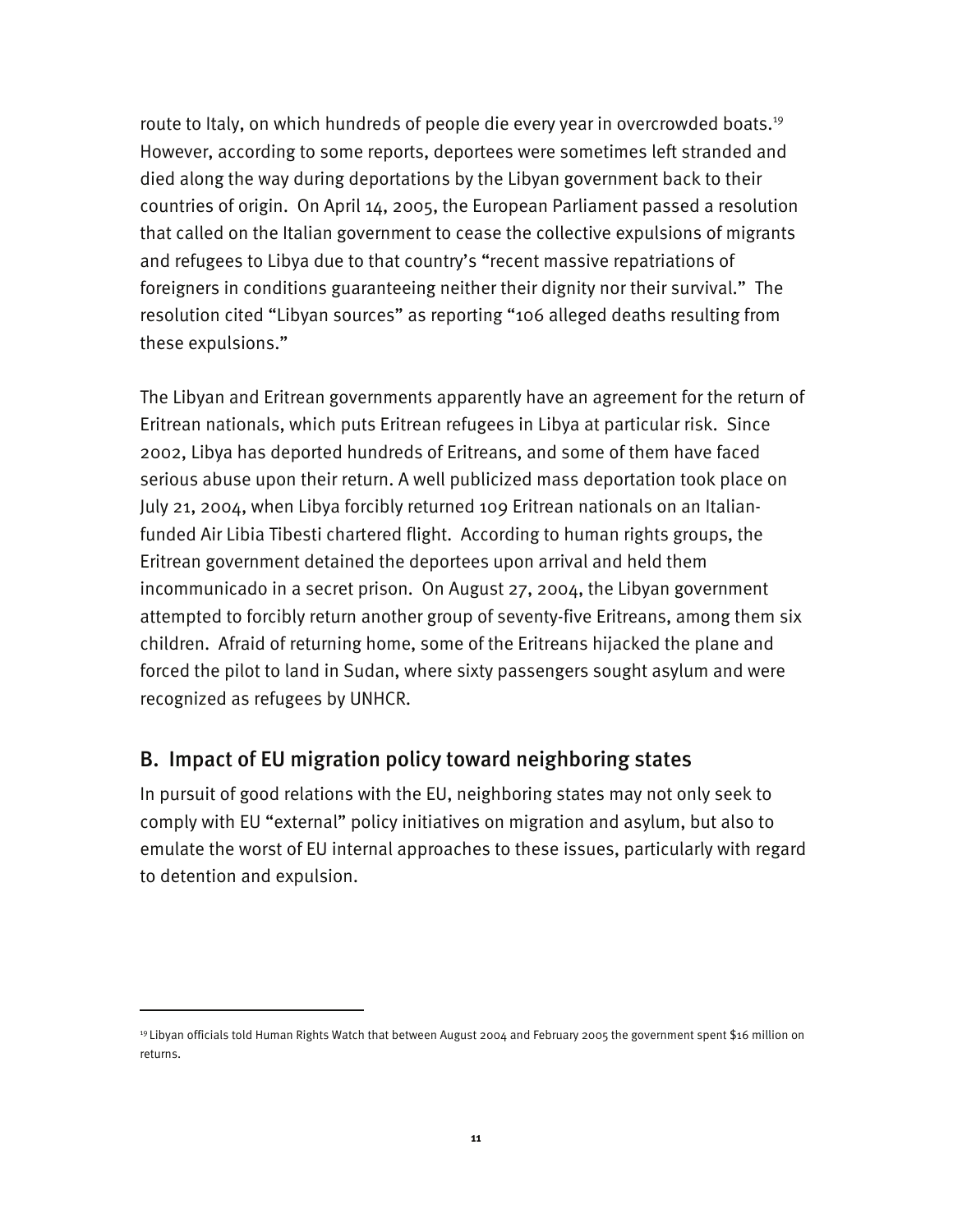Ukraine illustrates this concern. The EU is Ukraine's biggest donor, and has had a significant influence on its democratization and reform processes.<sup>20</sup> Since 1998, relations between the EU and Ukraine have been based on a Partnership and Cooperation Agreement.<sup>21</sup> The EU has not encouraged Ukraine to make a membership application, offering it instead a place in its European Neighbourhood Policy (ENP) framework. Given the strategic, political, and economic importance to Ukraine of its relationship with the EU, the government in Kyiv has a clear interest in cooperating with the EU on the management of migration and asylum flows on the EU's terms. The same could be said of many countries with which the EU is implementing or developing cooperation on migration and asylum. Ukrainian officials have stated, however, that cooperation on migration matters must benefit both the EU and Ukraine, and consequently have raised concerns over the EU-Ukraine proposed readmission agreement's provisions for the return to Ukraine of third country nationals.<sup>22</sup>

Libyan officials who spoke to Human Rights Watch were critical of the levels of support their country receives from the EU on migration, and utterly rejected the idea of hosting "offshore processing" on behalf of the EU. Nevertheless, Libya appears eager to please and emulate its key bilateral European partners in migration matters. A January 17, 2006 press release by the Italian Ministry of Interior, concerning a meeting between Libyan leader Mu'ammar al-Qadhafi and Italy's then-Interior Minister Giuseppe Pisanu, stated that in just over one year Italian-Libyan cooperation had prevented 40,000 undocumented people from leaving Libya.<sup>23</sup> Libyan officials told a delegation from the European Parliament visiting Libya the previous month that Libya's "goal is to repatriate all illegal immigrants we receive

-

<sup>&</sup>lt;sup>20</sup> Total EU funding for Ukraine from 1991 to 2004 amounted to €1 billion. This amount is supplemented by contributions from Member States which reached €157 million in the period 1996-1999. "Commission Staff Working Paper, European Neighbourhood Policy, Country Report," Brussels, 12.5.2004, SEC(2004) 566, (COM(2004)373 final).

<sup>&</sup>lt;sup>21</sup> "Council and Commission Decision of 26 January 1998 on the conclusion of the Partnership and Cooperation Agreement between the European Communities and their Member States, of the one part, and Ukraine, of the other part," 98/149/EC, ECSC, Official Journal L 049, 19/02/1998 pp. 0001-0002,

http://europa.eu.int/servlet/portail/RenderServlet?search=RefPub&lg=en&nb\_docs=25&domain=&in\_force=NO&year=1998& month=2&day=&coll=JOL&nu\_jo=49&page (accessed September 12, 2005).

<sup>&</sup>lt;sup>22</sup> Andrew Rettman, "EU-Ukraine Relations Hit Visa Bump," *EU Observer*, October 2, 2006.

<sup>23</sup> "Incontro a Sirte (Libia) tra il Ministro dell'Interno Giuseppe Pisanu e il leader della Rivoluzione Muhammar Gheddafi," Italian Ministry of the Interior press release, January 17, 2006.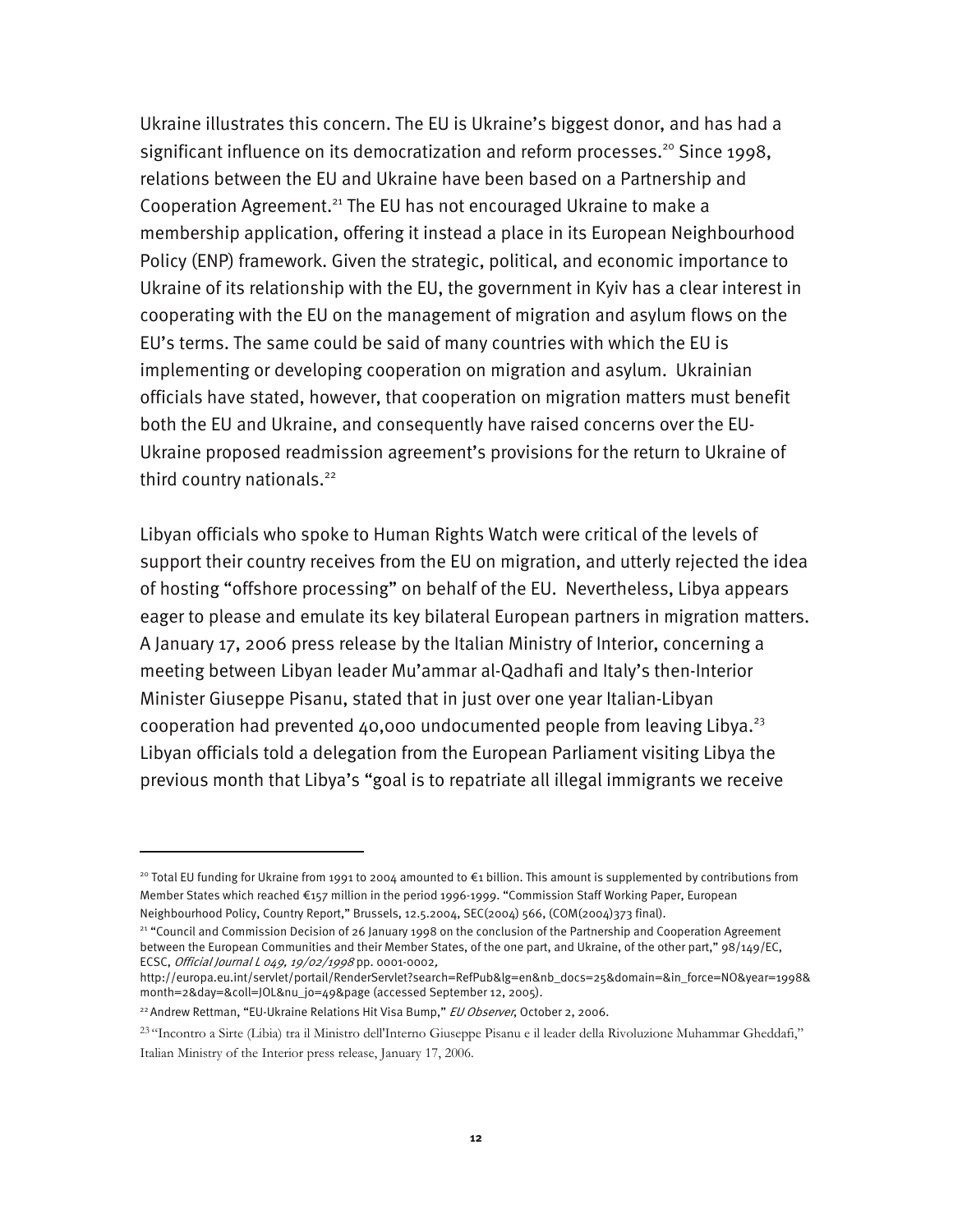from Italy."24 This summer, negotiations between the EU and Libya continued on joint naval patrols in the Mediterranean to interdict irregular boat migrants. In mid-September, Italy announced an agreement to deploy Italian police on Libyan territory to work with Libyan law enforcement in preventing people from leaving Libya's northern coast by boat.

The EU member states that receive the bulk of the transit migrants, refugees, and asylum seekers who pass through Libya—notably Italy—present the bad example of their own mandatory detention and unlawful expulsion practices. In bilateral cooperation to bolster Libya's interception capacities<sup>25</sup> they have been unwilling to advocate for refugee and human rights protection including safeguards against arbitrary detention and risky expulsions from Libya. Such safeguards would impede the speedy removal (and hence disappearance from visible accountability) of persons whom they themselves have forcibly returned to Libya, or whom Libya has intercepted with their encouragement and assistance.

#### *Readmission Agreements*

I

The EU is placing increasing emphasis on the use of readmission agreements as a mechanism to facilitate the return of migrants and asylum seekers to countries outside the borders of the EU.<sup>26</sup> A readmission agreement is usually a bilateral arrangement that enables the return of undocumented persons from one state to another. Readmission agreements between the EU and a state function in exactly the same way.<sup>27</sup>

<sup>&</sup>lt;sup>24</sup> "EP delegation to Libya: 'Our goal is to repatriate all illegal immigrants we receive from Italy', say Libyan authorities," European Parliament press release, Brussels, December 7, 2005.

<sup>25</sup> Libyan-Italian cooperation on irregular migration dates from incorporation of the issue in a December 2000 general bilateral agreement, and includes training and equipment for Libyan officials, Italian funding of charter flights from Libya to repatriate undocumented migrants, and the building of a reception centre for undocumented migrants in Libya and planning for two more.

<sup>&</sup>lt;sup>26</sup> See, Justice and Home Affairs Council Action Plan to Combat Illegal Migration and Trafficking in Human Beings in the European Union, OJ C 142, June 14, .2002, http://europa.eu.int/eur-

lex/lex/LexUriServ/LexUriServ.do?uri=CELEX:52002XG0614(02):EN:HTML (accessed July 16, 2005), and, Justice, Freedom and Security Commissioner Franco Frattini, Speech before the Bundestag, "The Commission's policy priorities in the area of Freedom, Security and Justice," SPEECH/05/93, Berlin, February 14, 2005.

 $27$ In 1994, the Council adopted an EU specimen bilateral readmission agreement and a Recommendation concerning the adoption of a standard travel document for the expulsion of third country nationals. See Council Recommendation concerning a specimen bilateral readmission agreement between a Member State and a third country (OJ C 274, 19 September 1996); Council Recommendation concerning the adoption of a standard travel document for the expulsion of third country nationals (OJ C 274, September 19, 1996). Since 2000 European Community readmission agreements (applicable to all EU member states except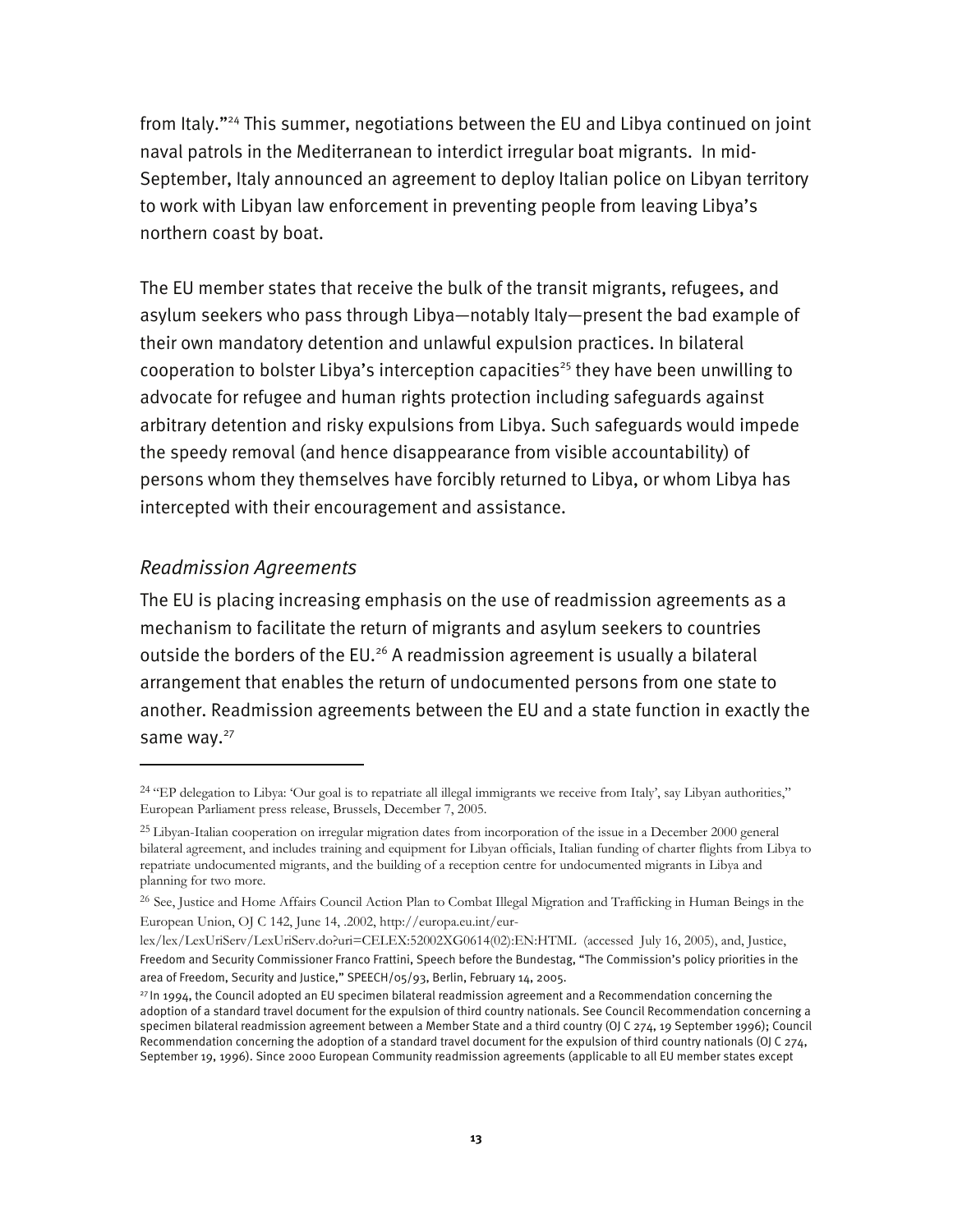In theory, readmission agreements are not designed to interfere with the right to seek asylum. In practice, those subject to return under such agreements include not only irregular migrants and failed asylum seekers but also asylum seekers whose claims for asylum and protection needs have yet to be adequately determined. The agreements are also used to refuse admission at the border to asylum seekers without determining their protection needs.<sup>28</sup> This approach undermines the right to seek asylum and conflicts with Article 31 of the 1951 Refugee Convention, which prohibits penalties against refugees for unauthorized entry.

UNHCR has expressed concern about the impact of readmission agreements on the right to seek asylum.29 In particular, UNHCR has questioned whether persons subject to return under such agreements will have access to effective and durable protection in the country of return, and has expressed concern about the use of such agreements to return third country nationals, emphasizing that "transfers of responsibility for considering asylum applications should only be explored in cases where the applicant has a connection or close link with another State."  $30$ 

Negotiations on an EU-Ukraine readmission agreement began under the framework of the Partnership and Cooperation Agreement and the EU Justice and Home Affairs Action Plan.<sup>31</sup> Ukraine already has long-standing bilateral readmission agreements with Hungary, Poland, and Slovakia. The three bilateral agreements cover not only Ukrainian nationals, but also citizens of third countries and stateless persons. The older agreements lack an express obligation to ensure that the returnees will have their asylum claims processed in a fair and effective manner upon readmission, do

31 The EU-Ukraine Action Plan was jointly adopted at a special Cooperation Council, February 21, 2005,

Denmark, where an abstention applies) have been concluded with Hong Kong, Macau, Sri Lanka, Albania and Russia, and are presently being negotiated with four other countries: Pakistan, Morocco, Turkey and Ukraine.

<sup>&</sup>lt;sup>28</sup> Executive Committee of the UNHCR, Conclusion on the return of persons found not to be in need of international protection, No. 96 (LIV) – 2003. See also UNHCR position on the EC readmission agreements with third countries, UNHCR Brussels, April 2003.

<sup>29</sup> UNHCR Position on the EC Readmission Agreements with Third Countries, UNHCR Brussels, April 2003. See also Executive Committee of the UNHCR, Conclusion on the return of persons found not to be in need of international protection, No. 96 (LIV) -2003.

<sup>&</sup>lt;sup>30</sup> UNHCR Background Paper Number 3, "Inter-state Agreements for the Readmission of Third Country Nationals, Including Asylum Seekers, and for the Determination of the State Responsible for Examining the Substance of an Asylum Claim," UNHCR, May 2001. UNHCR further clarified its position by stating that "a meaningful link or connection… would make it reasonable for an applicant to seek asylum in that State… Mere transit through a third country does not generally constitute such a meaningful link." "UNHCR Urges Caution as EU Negotiates "Safe Country" Concepts," UNHCR News, October 1, 2003.

http://europa.eu.int/comm/external\_relations/ukraine/intro/index.htm (accessed July 1, 2005).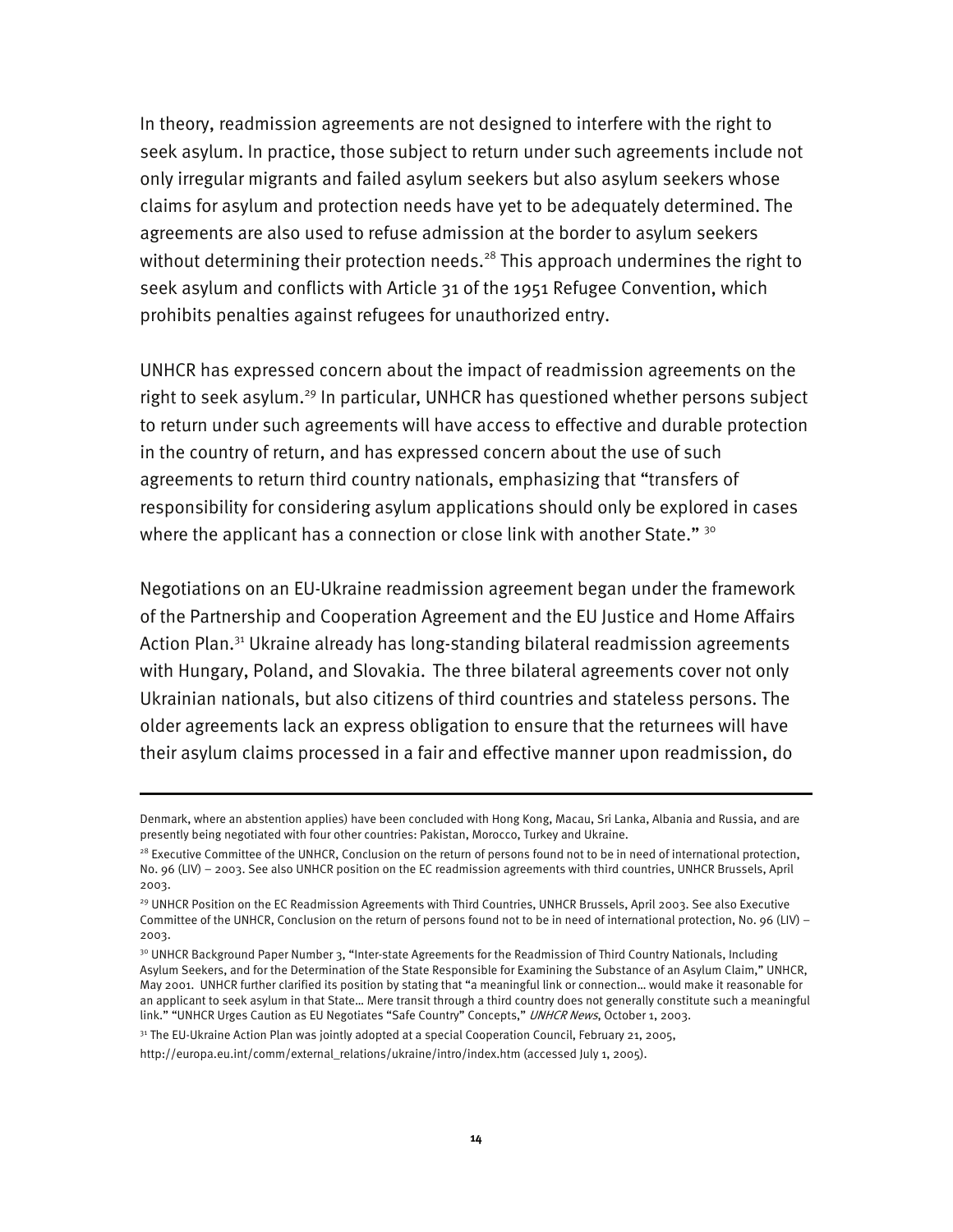not include a prohibition on the return of asylum seekers, and do not require receiving states to put into place adequate procedural safeguards to protect against refoulement, including return to risk of torture. Nor are protection mechanisms provided for vulnerable groups or for victims of trafficking.

In light of the problematic impact of current readmission agreements, the agreement being negotiated between the EU and Ukraine raises concerns regarding the content of its guarantees, as well as its likely operation. It remains unclear whether the agreement will contain an effective mechanism to ensure that returnees will have their asylum claims processed in a fair and effective manner upon readmission. The fairness and effectiveness of the accelerated procedures under which the returns would take place remains unclear, including whether those subject to return would have the right to an appeal with suspensive effect against refoulement, including return to risk of torture.

Given that Human Rights Watch research indicates that Ukraine does not provide effective protection or access to asylum, and fails to protect the rights of migrants, any readmission agreement negotiated between the EU and Ukraine must include language that guarantees that persons subject to the agreement will not be readmitted to Ukraine in violation of their basic human rights, including the right of those within the EU to seek and enjoy asylum in the EU state responsible for examining their claim. Such an agreement must take into consideration the necessary resources and the timeframe required to amend Ukrainian migration and asylum legislation and upgrade reception and accommodation conditions in the country.<sup>32</sup> The same concerns must apply to other agreements under negotiation between the EU and third states. $33$ 

<sup>&</sup>lt;sup>32</sup> By way of example, the EU-Albania Bilateral Readmission Agreement includes a suspension clause that creates a buffer period of two years of preparation for Albania before enforcing the agreement. Agreement between the European Community and the Republic of Albania on the readmission of persons residing without authorisation – Declarations, OJ L 124 , May 17,

<sup>2005,</sup> pp. 0022 – 0040.

 $33$  According to the European Commission, as of October  $5$ , 2005, "the Council has so far approved the mandate for the Commission to negotiate Community Readmission Agreements with 11 third countries/entities: Morocco, Sri Lanka, Russia, Pakistan (September 2000), Hong Kong, Macao (May 2001), Ukraine (June 2002) and Albania, Algeria, China, Turkey (November 2002). Negotiations have been successfully completed with Hong Kong (November 2001), Macao (October 2002), Sri Lanka (May 2002) and Albania (November 2003)." European Commission, Readmission Agreements, MEMO/05/351, October 5, 2005. http://europa.eu.int/rapid/pressReleasesAction.do?reference=MEMO/05/351&format=HTML&aged=0&language=EN&guiLang uage=en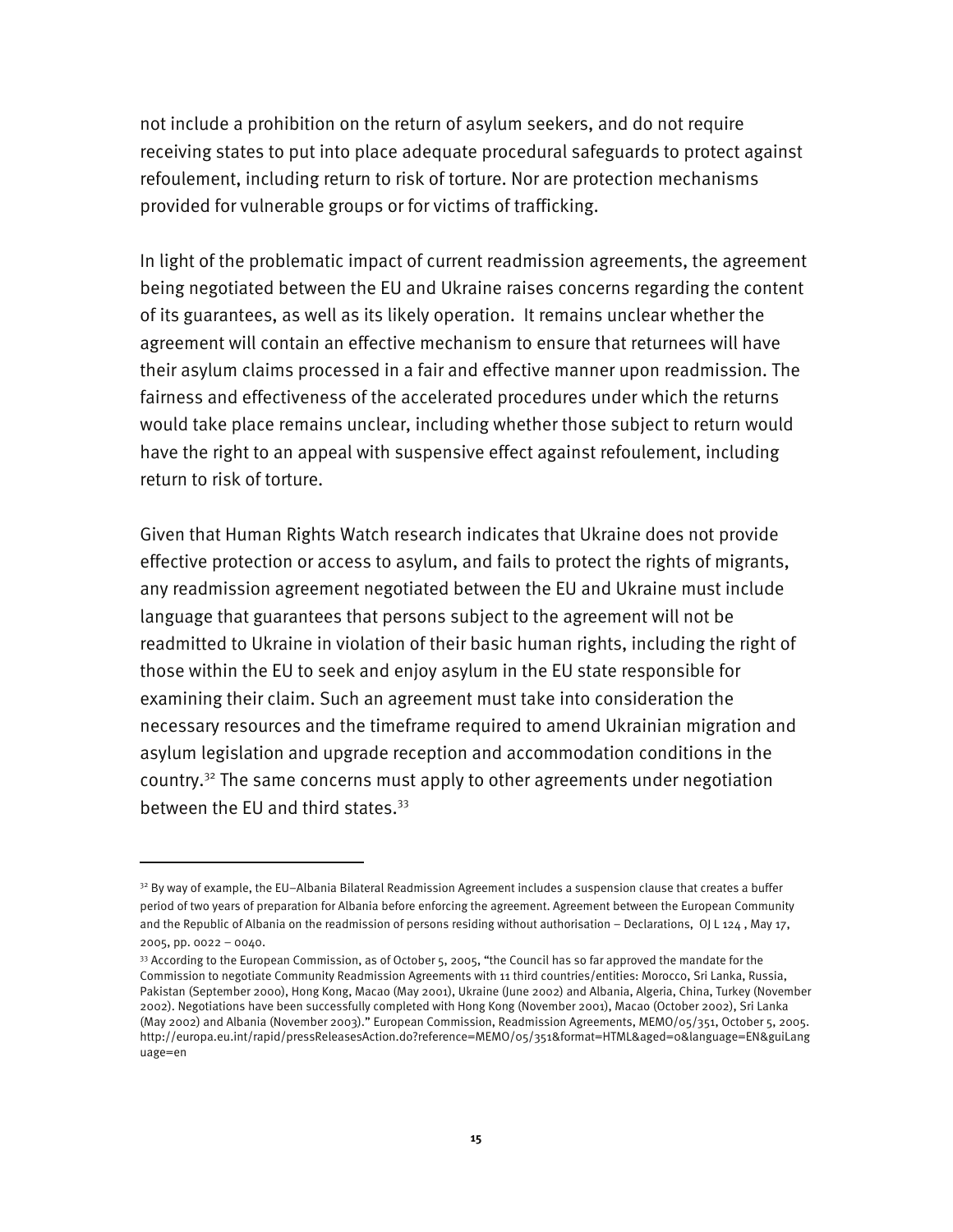The EU admitted Ukraine as a partner in its European Neighbourhood Policy framework as a state sharing a "mutual commitment to common values principally within the fields of the rule of law, good governance [and] the respect for human rights." One of the first priorities identified under the ENP was cooperation in the area of justice and home (internal) affairs. The priorities for cooperation include: "readmission and migration, border management…[and] trafficking in human beings."34 The EU Action Plan on Justice and Home Affairs with Ukraine further defined the areas for cooperation in this field.

This cooperation may be setting Ukraine up to fail in its human rights obligations toward migrants and asylum seekers. Because it lacks much of the necessary legal and policy framework and the proper accommodation capacity required to provide protection to refugees, process asylum seekers, and respect the rights of migrants, Ukraine runs the risk of becoming a warehouse where asylum seekers and migrants are detained in conditions that flout international law. It remains to be seen whether Ukraine's inclusion in a pilot Regional Protection Programme will address this.

The EU and the Ukrainian authorities expect the readmission agreement to be finalized by the end of 2006. Any agreement brokered in 2006, however, would require a transition or suspension clause, delaying the readmission of third country nationals to Ukraine from EU territory until such time as their protection needs and human rights could be guaranteed on the territory of Ukraine.

The cooperation between the EU and Libya is equally troubling. While it is not at this stage negotiating a readmission agreement, the EU is moving forward on cooperation with Libya without prioritizing protection, including negotiations on joint naval patrols, and with human rights conditionality more rhetorical than real. The EU Justice and Home Affairs Council, at a meeting on June 2-3, 2005, said that any cooperation with Libya on migration will be "limited in scope and take place on a technical ad hoc basis" as long as Libya has not fully integrated into the Barcelona Process. While this statement implies human rights conditionality,<sup>35</sup> at the same

<sup>34</sup> Commission of the European Communities, "Commission Staff Working Paper, European Neighbourhood Policy, Country Report," Brussels, May 12, 2004, SEC(2004) 566, (COM(2004)373 final), p. 11.

<sup>&</sup>lt;sup>35</sup> Libya has been mooted since 1999 as a partner in the EU's Barcelona Process, whereby partner states agree to act in accordance with the United Nations Charter and the Universal Declaration of Human Rights, to develop the rule of law and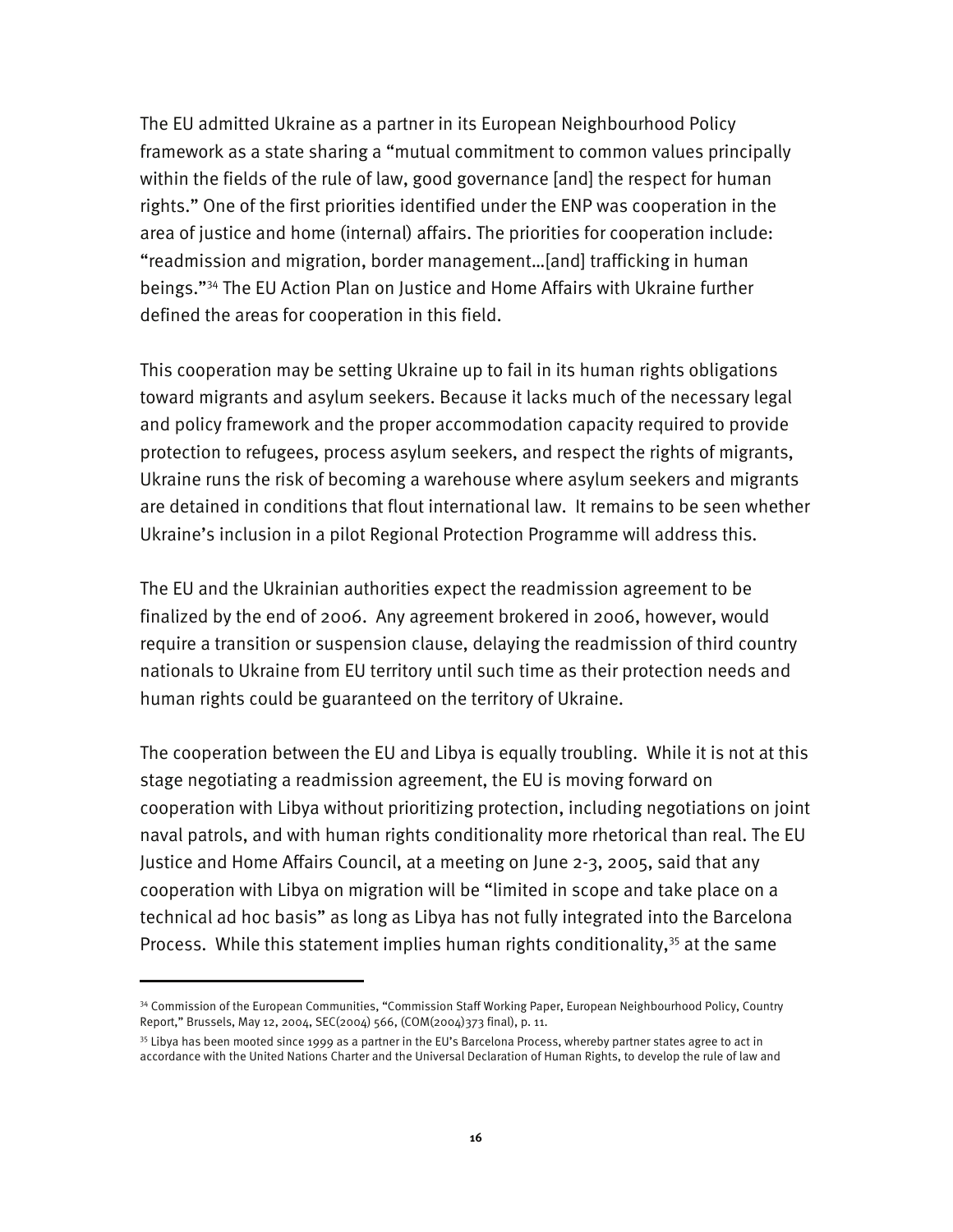time the EU Justice and Home Affairs Council indicated a willingness to move ahead on a series of such "ad hoc" measures.<sup>36</sup>

These measures include reinforcing "systematic operational cooperation" between agencies responsible for enforcing sea borders and developing common Mediterranean Sea operations involving the temporary deployment of EU member states' vessels and aircraft;<sup>37</sup> sending EU immigration liaison officers to Libyan seaports and Tripoli airport for interception purposes;<sup>38</sup> and training Libyan officials on immigration controls, as well as on asylum issues, and on "best practices" for removal of irregular immigrants.

The Conclusion endorsed at the June 2005 Justice and Home Affairs Council meeting also calls for launching exploratory discussions between the EU and Libya to develop "concrete cooperation" to "tackle illegal migration in areas such as training, reinforcement of institution building, asylum issues, and public awareness of the dangers of illegal migration."39 Among the list of suggestions for these discussions in the short term is how to assist in the repatriation of failed asylum seekers "after an independent asylum procedure in accordance with international standards."<sup>40</sup> This is a curious short-term discussion item given that Libya has no asylum procedure. The same list of short-term items for discussion also includes intensified cooperation and capacity building for "migration management and protection of refugees" in cooperation with UNHCR,<sup>41</sup> but the EU does not set as a precondition for cooperation either that Libya should sign and implement the 1951 Refugee

 $40$  Ibid.

I

 $41$  Ibid.

democratic political systems, and to promote respect for diversity and pluralism and to combat manifestations of intolerance, racism, and xenophobia. To date Libya remains far from meeting the standards of the Barcelona *acquis*.

<sup>&</sup>lt;sup>36</sup> "Council of the European Union, 2664th Council Meeting, Justice and Home Affairs, Luxembourg, 2-3 June 2005," 8849/05, press release, http://ue.eu.int/ueDocs/cms\_Data/docs/pressData/en/jha/85255.pdf (accessed March 7, 2006).

<sup>&</sup>lt;sup>37</sup> The EU hopes to define a search and rescue area for Libya, as one does not currently exist. The definition of

Italian/International/Libyan territorial waters is also extremely complex in the Sicily Channel.

<sup>&</sup>lt;sup>38</sup> The EU Justice and Home Affairs Council on February 19, 2004, adopted a regulation on the creation of an immigration liaison officers' network. It refers to the "prevention and combating of illegal immigration, the return of illegal immigrants and the management of legal migration," but contains no reference to the right to seek asylum. "Council of the European Union, 2561st Council Meeting, Justice and Home Affairs, Brussels, 19 February 2004," 5831/04, press release,

http://ue.eu.int/ueDocs/cms\_Data/docs/pressData/en/jha/79117.pdf (accessed March 1, 2006).<br><sup>39</sup> "Council of the European Union, 2664th Council Meeting, Justice and Home Affairs, Luxembourg, 2-3 June 2005," 8849/05, press release.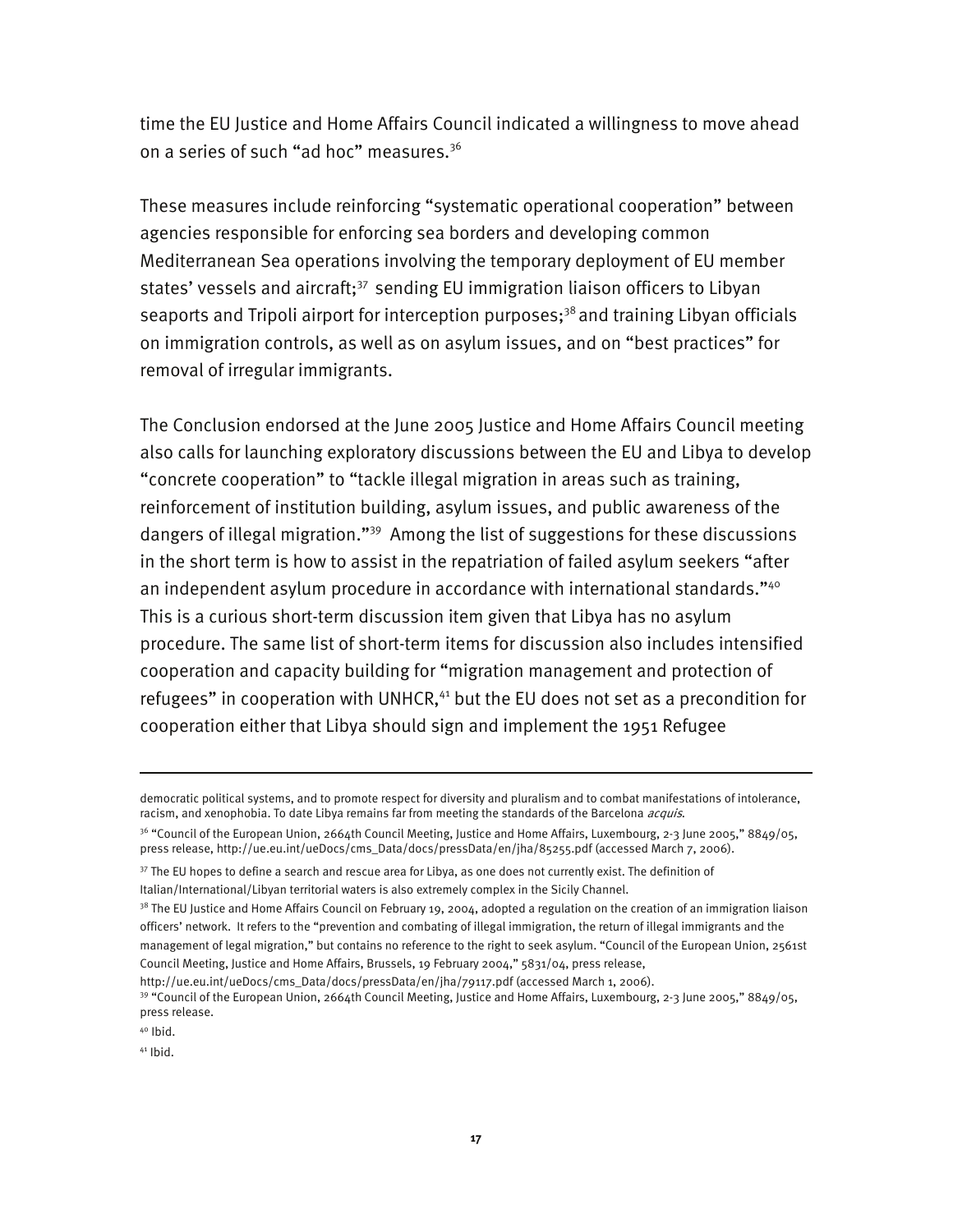Convention or that it enter into a formal agreement with UNHCR. In the absence of a clearly agreed role for UNHCR, the EU states' interest in offering training on asylum issues and "best practices" for removal of irregular immigrants to Libya does not inspire confidence.

## **III. Toward Enhanced Protection**

In relationships such as those between the EU and Ukraine or the EU and Libya it is the obligation of both parties—the EU and each partner state—to ensure compliance with international standards for respecting the human rights of migrants and asylum seekers. However, the EU should consider itself under a heightened obligation to improve its own policies and practices, as it pursues its agenda of exporting them. It should reaffirm its commitment to its own obligations to protect asylum seekers and migrants inside the EU's borders. The EU should also leverage its relationships with those neighboring countries with whom it is cooperating in "migration management" in order to seek improvements in protection within those countries.

There are some hopeful signs. In tandem with seeking to strengthen Libya's border controls, there are bodies within the EU trying to improve Libya's capacity to protect refugees and respect the rights of migrants. A European Commission Technical Mission to Libya in November-December 2004, for example, was frank in acknowledging problems, including the absence in Libya of an individual status determination prior to deportation of irregular migrants. The mission report noted that a "comprehensive long-term global approach to migration is needed, which should also include… protection of refugees." It concluded that "a full recognition of the UNHCR status by Libya would constitute a first step in this respect."<sup>42</sup>

This conclusion was partly reflected in the Justice and Home Affairs Council Conclusion of June 2005, which called on the Libyan authorities "to demonstrate a genuine commitment to fulfil their obligations under the OAU Convention Governing the Specific Aspects of Refugee Problems in Africa which recognises that the Geneva Convention on Refugees constitutes the basic and universal instrument relating to the status of refugees and which requires effective cooperation with the UNHCR and

 $42$  European Commission, "Technical Mission to Libya on Illegal Immigration, 27 Nov – 6 Dec 2004, Report."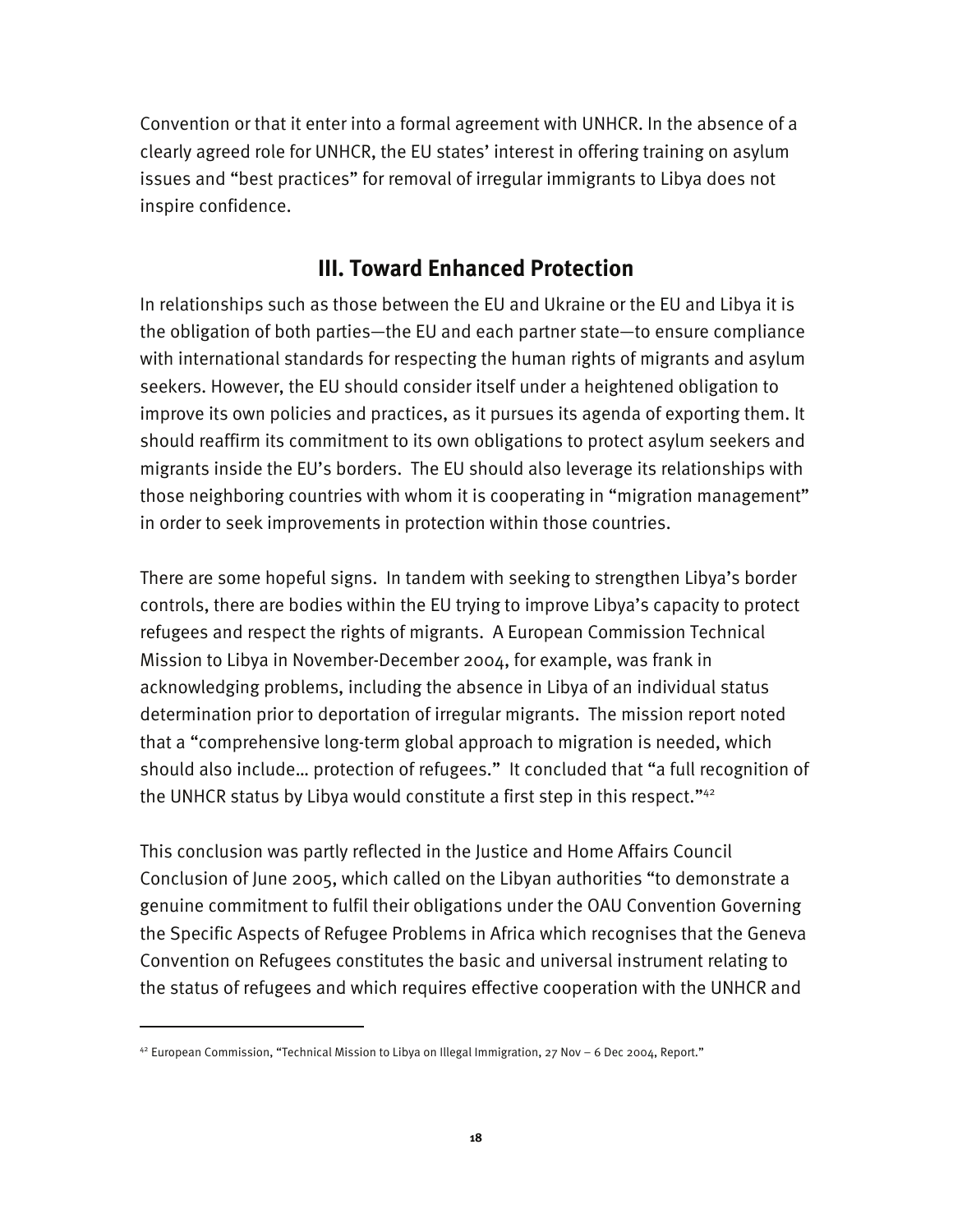the respect of the principle of 'non-refoulement'" (as noted above, however, this was not set as a precondition for cooperation). $43$  It is important to stress that turning Libya into a safe country of first asylum would be a laudable goal in terms of enhancing refugee protection, but not as a nominal goal pursued self-interestedly by EU member states in order to make Libya a less inappropriate destination for readmissions.

There is also room for cautious optimism about the Regional Protection Programme concept. As noted above, Regional Protection Programmes aim to enhance the protection capacity of regions of origin through a coordinated approach, including general development and humanitarian assistance, and to improve access to durable solutions in the target countries. These are laudable goals that have the potential to improve global protection capacity. Whether the mechanisms do so, or serve instead as a pretext for denying access to asylum in the EU, will be a fundamental test of the European Union's commitment to its obligations toward refugees.

## **IV. Recommendations**

#### *To EU Member States*

j

- Ensure that any national measures to prevent unauthorized entry and residence and to facilitate the removal of undocumented residents from the territory of the European Union fully respect human rights and refugee law.
- Refrain from sending asylum seekers and migrants to countries such as Ukraine and Libya until those countries have fair and efficient asylum processes.

#### *To the Justice and Home Affairs Council*

• Ensure that EU migration control measures, including the draft directive on common standards for the return of irregular migrants and the regulation establishing a Community Code on the rules governing the

<sup>43 &</sup>quot;Council of the European Union, 2664<sup>th</sup> Council Meeting, Justice and Home Affairs, Luxembourg, 2-3 June 2005," 8849/05, press release.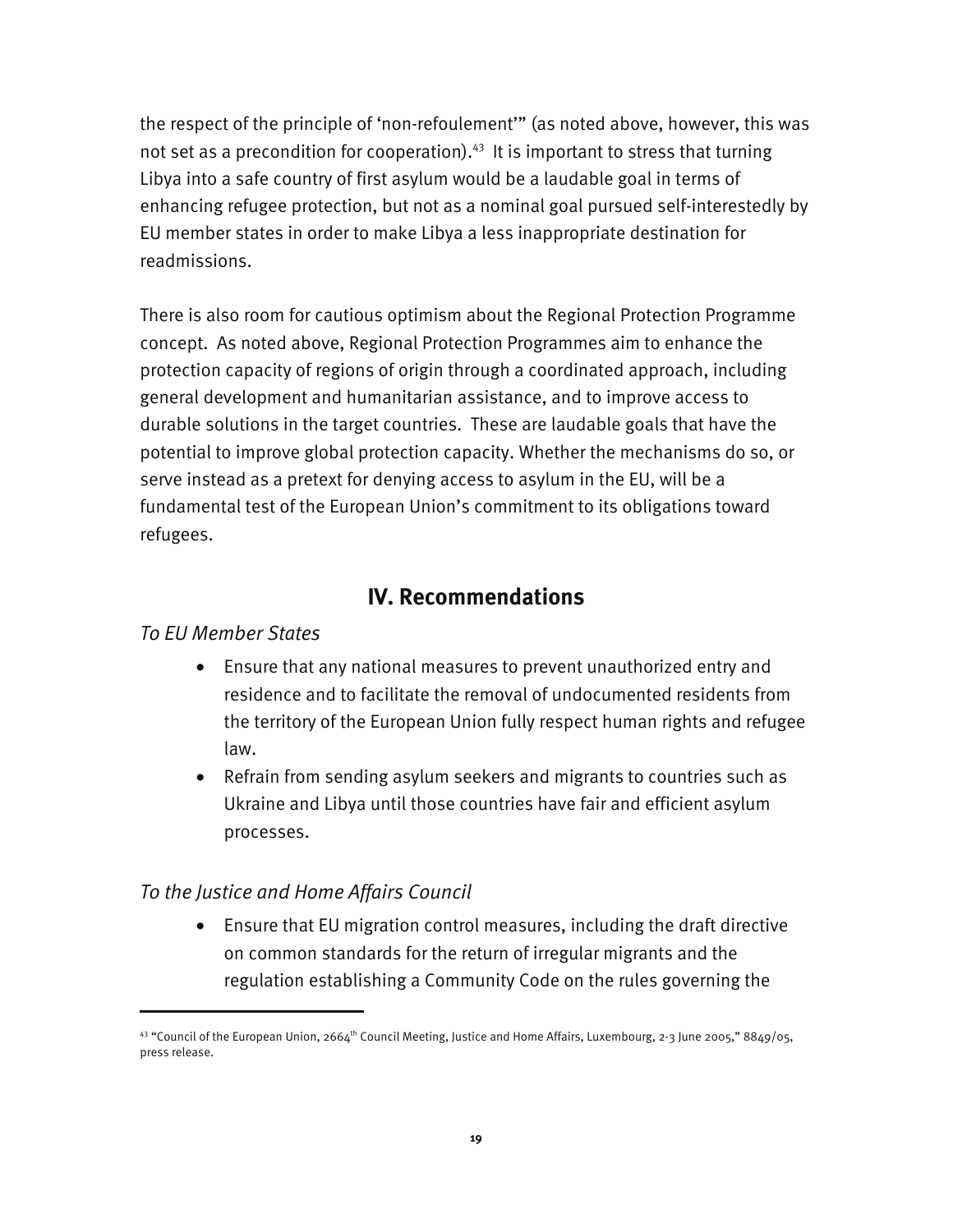movement of persons across borders, include adequate safeguards to ensure effective protection for refugees and respect for the human rights of migrants. In particular, procedural safeguards during deportation should be an essential element of an EU returns policy.

- Ensure that EU returns policy includes accountability for law enforcement and immigration officials who violate any safeguards aimed at preserving returnees' rights, particularly those established under Article 3 of the European Convention for the Protection of Human Rights and Fundamental Freedoms and the Convention against Torture (CAT).
- Ensure that the EU through the European Neighbourhood Policy prioritizes improvement of refugee and human rights protection by helping participating countries, including Ukraine, upgrade their reception and detention conditions and develop effective asylum laws, procedures, and infrastructure.

#### *To the European Commission*

- Encourage independent monitoring of the points of entry into the EU (border checkpoints, temporary reception centers, detention facilities for asylum seekers and migrants) in order to guarantee that the right to seek asylum is respected.
- Create an institutional mechanism to review the human rights impact of readmission agreements.
- Ensure that the rights of migrants, asylum seekers, and refugees are consistently prioritized within the context of the European Neighbourhood Policy.
- Create a Plan of Action to ensure respect for human rights prior, during, and after returns as a complement to the proposed readmission agreement with Ukraine, and any similar readmission agreements, which should include implementation of a tracking mechanism for the returns, a complaints mechanism, and a practical guide for the implementation of the returns.
- Include a transition or suspension clause in the proposed readmission agreement with Ukraine that will delay the return of third country nationals from EU territory to Ukraine until such time as legislative improvements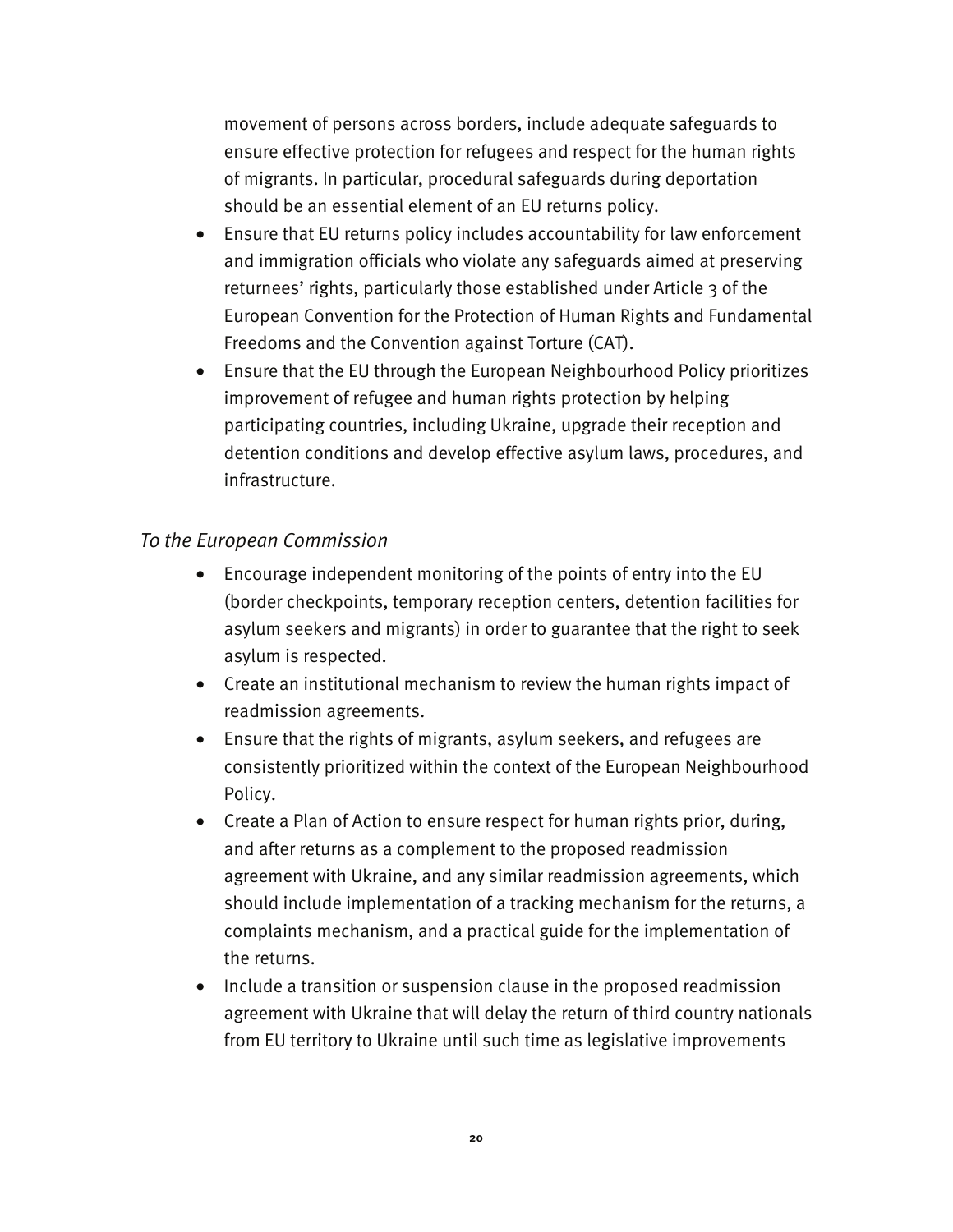and the upgrading of reception and detention conditions in Ukraine meet international human rights and refugee protection standards.

- Invite representatives of nongovernmental organizations, UNHCR and the Ukrainian Ombudsman's office to participate in the Committee of Experts, when it is established, to monitor the application and interpretation of the proposed readmission agreement with Ukraine. Take a similar approach in any other readmission agreement.
- Ensure that the dialogue on migration between the EU and Ukraine includes all stakeholders (international organizations, refugees, communities representing migrants and asylum seekers, domestic and international nongovernmental organizations).
- Display greater transparency in negotiations with Libya on all matters relating to migration and border controls.
- Consistently emphasize the rights of migrants, asylum seekers and refugees, and access to protection, in all EU relations with Libya on migration matters (including any cooperation on border controls).

#### *To the European Parliament*

- Ensure under co-decision procedures that EU immigration control measures, including the draft directive on common standards for the return of irregular migrants and the regulation establishing a Community Code on the rules governing the movement of persons across borders, include safeguards to ensure effective protection for asylum seekers and respect for the human rights of migrants. In particular, procedural safeguards during deportation should be an essential element of an EU returns policy.
- Ensure that the rights of migrants and refugees are consistently prioritized within the context of the European Neighbourhood Policy.
- Denounce any collective expulsions of foreigners from European Union states as breaches of the principle of non-refoulement and in violation of the right to protection from collective expulsion.
- Ensure that the EU consistently emphasizes the rights of migrants, asylum seekers and refugees, and access to protection, in all EU relations with Libya on migration matters (including any cooperation on border controls).